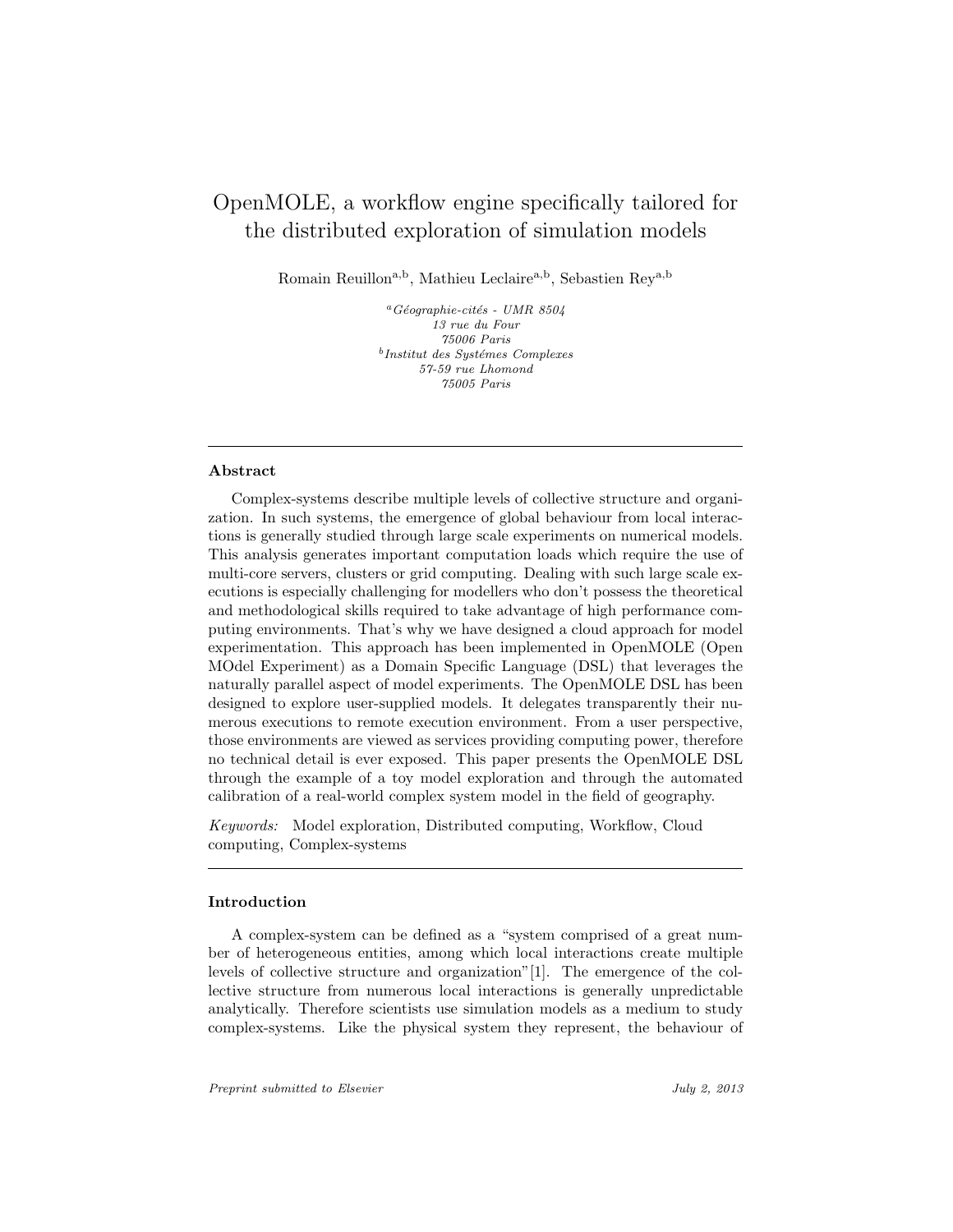such models are unpredictable and counter intuitive. That's why large scale numerical experimentation is required in order to understand how patterns emerge from one scale to another.

Complex-system models are often multi-scale, stochastic and individual centred. Therefore, their execution is generally computationally intensive. Furthermore, the numerical experimentation on such models might imply million of executions [2, 3]. This huge computational load can only be carried out by high performance computing environments.

Dealing with such broad computational loads is brain consuming, technically tricky, error prone and far from the specific field of expertise of modellers. Hopefully, most model exploration algorithms expose a naturally parallel aspect: the large number of independent executions of the model is with no doubt the most computationally intensive part. In this paper we describe how we leveraged this natural parallelism to design a generic formalism for distributed experimentation on complex-system models. This formalism has been implemented in a platform called OpenMOLE (Open MOdeL Experiment)<sup>1</sup>, which provides a convenient way to explore home-brewed models with quickly evolving implementations using advanced design of experiments. The contributions of OpenMOLE are twofold: it exposes a language for describing reusable design of experiments for simulation models and it provides an execution platform which distributes these experiments on high performance computing environments in a transparent manner.

This paper demonstrates the central concepts of the OpenMOLE formalism. This platform is mature and used daily to explore real-life complex-system models. However for the sake of the comprehension of this paper, OpenMOLE's concepts are illustrated here by the exploration of a toy complex-system model. The first section presents the goal of the platform. Then the test model is exposed. After that, this model is explored through several numerical experiments of increasing complexity. Finally, the last section describes a real case experiment on a multi-agent geographical model.

## 1. Distributed model exploration

### 1.1. The naturally parallel aspect of model experimentation

In the physical world, experimenting on complex systems (such as: human societies, neural networks, insect swarms..) is generally impossible, unethical or very costly. That's why scientists design numerical models in order to facilitate the study of such systems. The numerical modelling of a complex phenomena especially eases the experimentation required to understand how general patterns emerge from local interactions to global behaviour. The experiments are thus achieved in-silico, according to methods designed for this purpose.

Among the available methods for numerical experiment on models, one of the classics is the Design of Experiments (DoE) based on statistics [4]. DoE

<sup>1</sup>http://www.openmole.org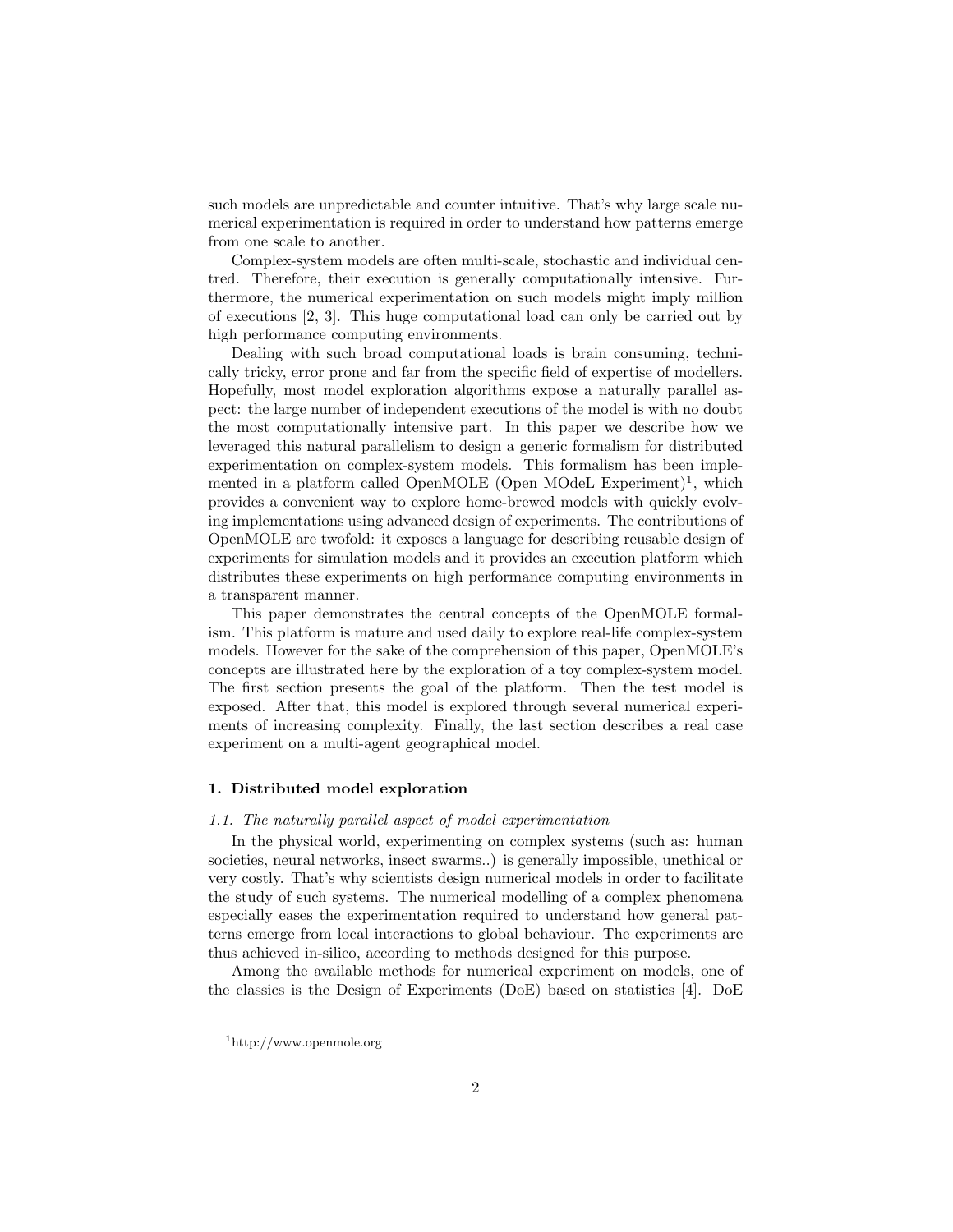have been widely studied to produce sensitivity analysis on deterministic and stochastic simulations [5]. Most DoE generate a set of samplings values for the input of the model. Each of them is evaluated through one or several model executions depending on the stochastic nature of the model. In DoE, each evaluation is independent and constitutes a naturally parallel aspect.

Apart from DoE other methods have been designed to automate the model calibration phase. Indeed, during the modelling process some parameters might lack an empirical value. They are thus fixed during a calibration phase. This task is time consuming, that's why some methods have been designed to automate it. They are generally based on an optimization algorithm (like in [6]) that aims at minimizing the difference between the model behaviour and an expected behaviour. Automated calibration algorithms repeatedly evaluate the model for various set of parameters in order to find a global minima. Evaluating several configurations in parallel speeds up the optimisation process, therefore automated calibration processes can also be considered as naturally parallel.

More recently, novel methods have been developed to explore fitness landscape, based on particle swarm optimization [7] and on genetic algorithms [8]. These methods are particularly well suited to map model dynamics. Swarm optimisations and genetic algorithms both consider a population of solutions. The evaluation of the fitness of the individuals of the population can be processed in a concurrent manner. Once again, that kind of method exposes a naturally parallel aspect.

Another example of this naturally parallel aspect of the model exploration methods arises from a recent work of ours. We have applied viability theory[9] to explore all possible dynamics of a model under a given set of constraints (this work is presented in [2]). In this experiment the model is evaluated millions of times. Most of these evaluations are independent from each others, exposing once again a naturally parallel aspect.

The list of methods in this section is not exhaustive, yet it shows that when dealing with model exploration many methods expose naturally parallel aspects. This natural parallelism concerns the numerous executions of the model which are required in order to understand its dynamics. This aspect is however rarely leveraged to enhance computation speed. It is even called embarrassingly parallel by some authors.

### 1.2. A generic platform for distributed model experimentation

Using distributed execution environment efficiently requires methodological and technical skills. People possessing those skills are generally not present in the community where model experimentation at large scale would be required. That's why we have designed a platform that completely hides the burden of distributed computing for model exploration.

The platform called OpenMOLE is based on a workflow formalism. This formalism is very suitable for representing parallel processes. Several platforms already propose workflow engines for scientific computing (for a review on scientific workflow platforms see [10]). The most popular free and open-source ones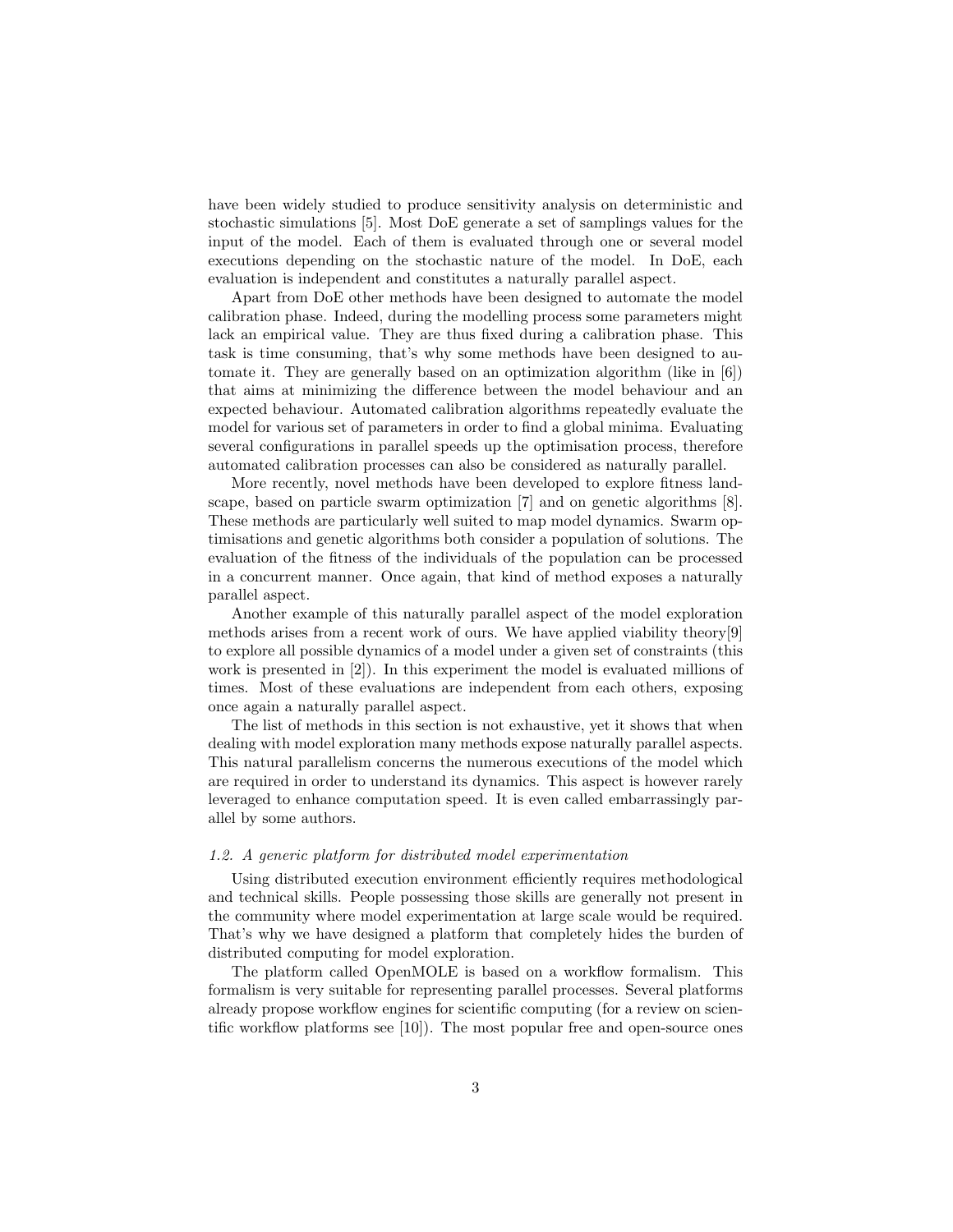are Kepler [11] <sup>2</sup>, Taverna [12] <sup>3</sup>, Triana [13] <sup>4</sup>, Pegasus <sup>5</sup> [14] and P-Grade [15] <sup>6</sup>. Unlike those platforms, the design of OpenMOLE has been focused on automating distributed experiments on complex-systems simulation models. This requirement has led to a significantly different design.

The design of OpenMOLE has been driven by the practices of the complex system modellers. For instance, the quickly evolving implementations of complex-system models, in heterogeneous languages, and the need to experiment all along the modelling process made it crucial to easily embed continuously changing user software components in the platform. Other workflow platforms can generally use external calls to users-provided programs but they are not able to delegate them transparently to a remote execution environment. In OpenMOLE, we have made it easy to embed models based on diverse languages (such as all JVM languages (java, scala, groovy, clojure), NetLogo <sup>7</sup> , native executables  $(C / C++ / \text{Python} / \text{Fortran} / \text{Scilab} / \text{Octave...})$ , etc) and to delegate their executions to remote execution environments.

To delegate the model executions, OpenMOLE enforces a cloud approach. Following the cloud concepts, it exposes remote execution environments as if they were services that provide computing power. It accesses them without exposing any technical specificities to the user. To do so, the workload is delegated transparently directly from the user computer to remote execution environments [16] following a zero-deployment approach: required software components are installed transparently and on-the-fly.

Finally, the necessity of carrying advanced design of experiments, such as genetic algorithms or iterative refinement of the exploration space, has pushed the design of the OpenMOLE toward a very flexible workflow formalism. This formalism provides processing structures which are not yet available in many other workflow platforms: cycles (loops), conditional branching, nested workflows and implicit representation of massively parallel workflows.

## 2. The OpenMOLE domain specific language

#### 2.1. The toy model

In this paper, the key aspects of OpenMOLE are demonstrated through the exploration of a toy model in NetLogo. However, OpenMOLE handles models as black-boxes, therefore everything presented here is transposable to other models in other languages.

The Fire model, shown on 1, "simulates the spread of a fire through a forest. It shows that the fire's chance of reaching the right edge of the forest depends

<sup>2</sup>http://kepler-project.org

<sup>3</sup>http://www.taverna.org.uk

<sup>4</sup>http://www.trianacode.org

<sup>5</sup>http://pegasus.isi.edu

<sup>6</sup>http://portal.p-grade.hu

<sup>7</sup>http://ccl.northwestern.edu/netlogo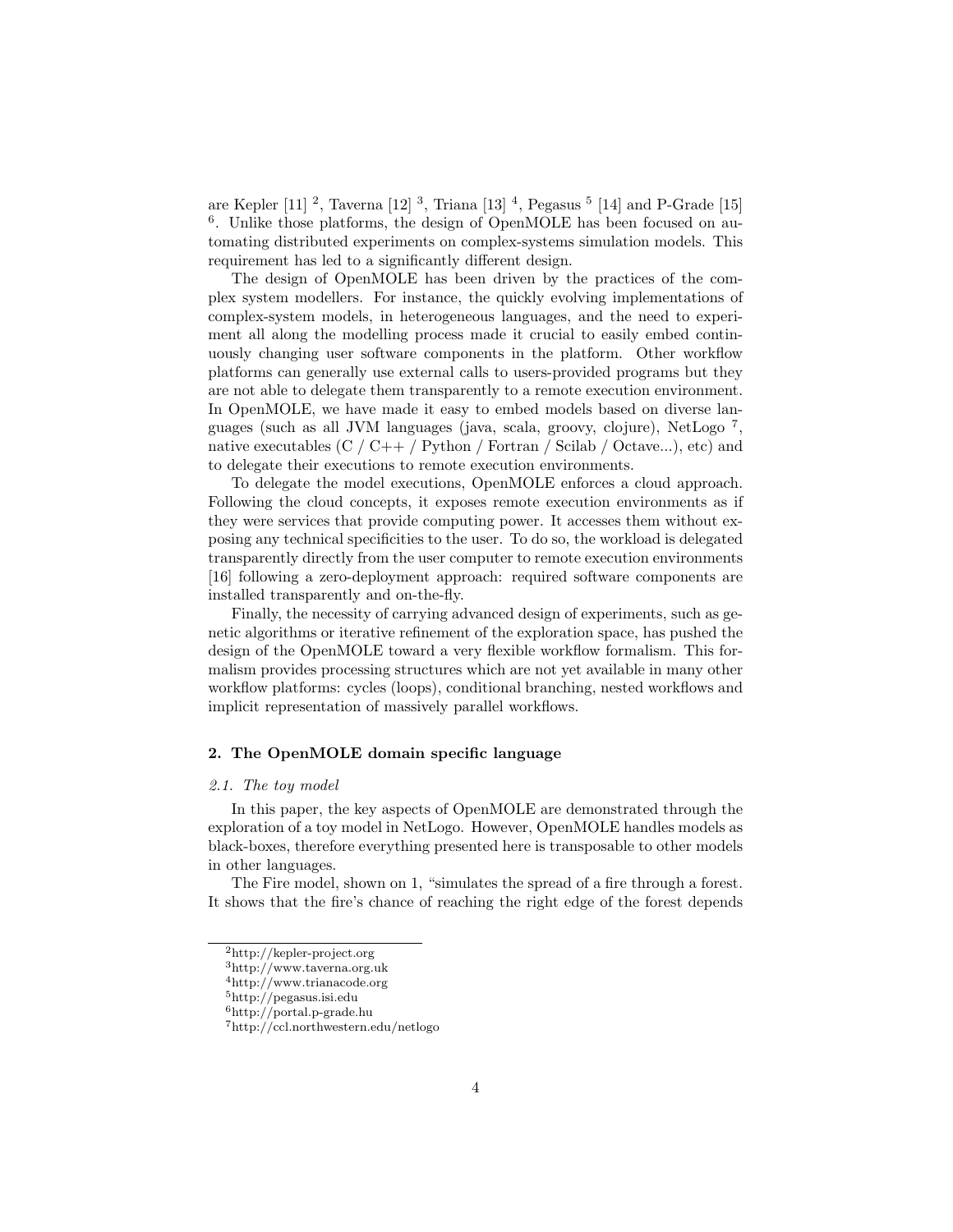

Figure 1: Visualisation of the fire model in NetLogo.

critically on the density of trees. This is an example of a common feature of complex systems, the presence of a non-linear threshold or critical parameter" 8 .

This model is simpler that most of model we usually work with. However it is representative enough to show how it is possible to use OpenMOLE to explore a model.

Listing 1: Embed the Fire NetLogo model in OpenMOLE

```
1 // Declaration of the variables<br>2 valused = Prototype [Int] ("seed
 2 val seed = Prototype [Int] ("seed")<br>3 val density = Prototype [Double] ("
     val density = Prototype [Double] ("density")
 4 val burned = Prototype [ Double ]( " burned " )
 5
 6 // Describe the model task
 7 import org . openmole . plugin . task . netlogo5 ._
 8
9 val fire =<br>10 NetLogo5
       NetLogo5Task (
```
 ${\rm ^8}$ http://ccl.northwestern.edu/netlogo/models/Fire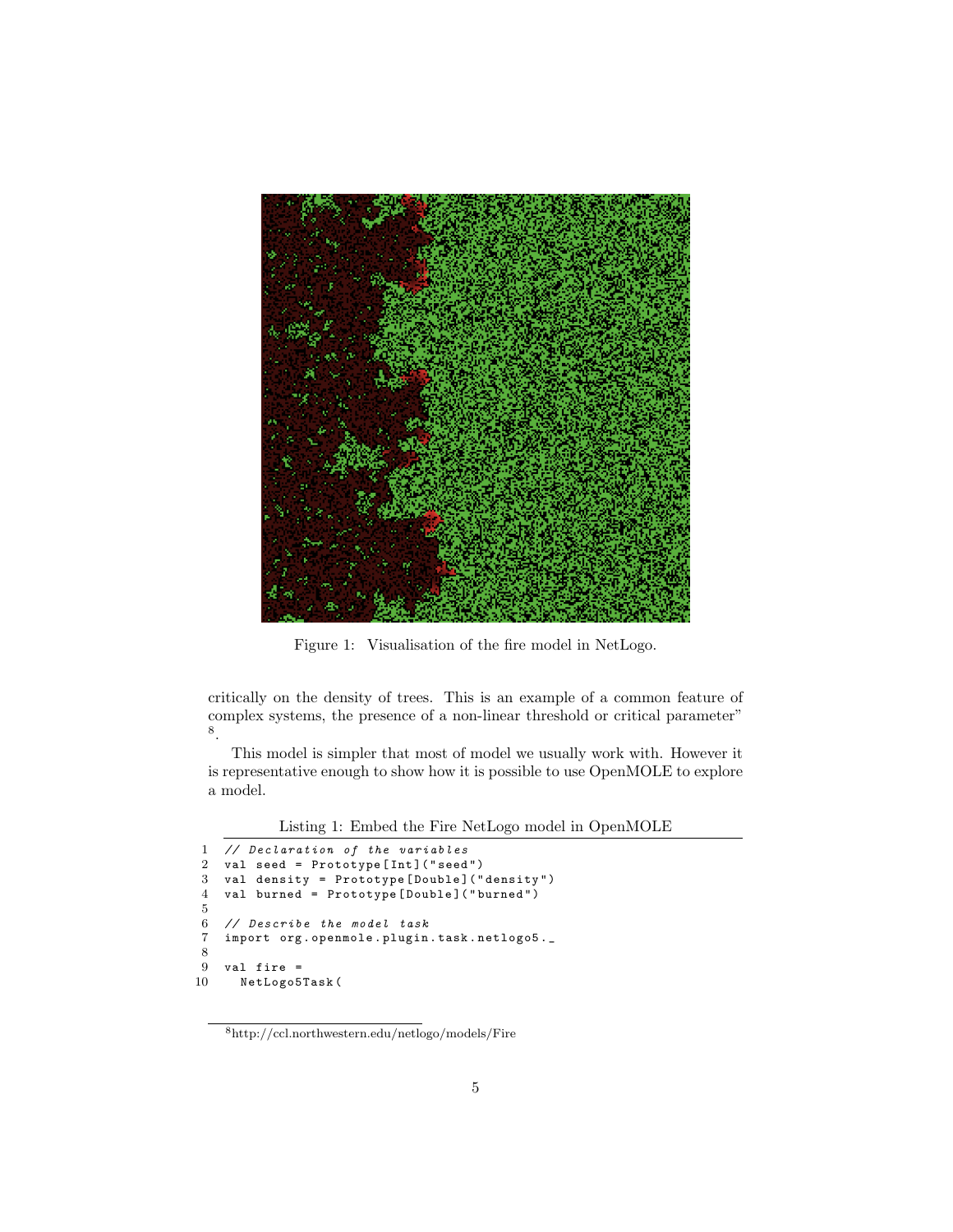```
11 " Fire " ,
12 "Fire.nlogo",
13 List ("random-seed ${seed}", "setup", "while [any? turtles] [
             go ]")
14 )
15
16 // Describe input and output of the task
17 fire addInput seed
18 fire addNetLogoInput ( density , " density " )
19 fire addNetLogoOutput ( " burned - trees " , burned )
\frac{20}{21}21 // Describe values for inputs<br>22 fire addParameter (density, 5
   fire addParameter (density, 59.0)
23 fire addParameter ( seed , 42)
24
25 // Describe the display hook
26 import org . openmole . plugin . hook . display ._
27
28 val display = ToStringHook ()
29
30 // Describe the workflow
31 val execution = (fire hook display) toExecution
32 execution start
```
To explore models, OpenMOLE exposes a DSL (Domain Specific Language) for distributed model exploration. This DSL has been built on top of the Scala language<sup>9</sup>. The Scala syntax has been extended in order to specify tasks and transitions which are the central concepts in a workflow. The script of the Listing 1 exploit the OpenMOLE DSL <sup>10</sup> to execute the model a single time and displays the output density; it is directly executable in the console of Open-MOLE version 0.8.

The first part of the script declares variables. Those variables constitute the data-flow, which can be exchanged between tasks along the transitions. OpenMOLE variables are typed, which makes OpenMOLE worflows statically typed. As a result, formal verification of the data-flow is enforced before its execution. This formal verification ensures the correctness of the data-flow, which is a exhausting task when performed manually on large workflows. This very important feature is novel, when compared to other workflow systems.

The type system of OpenMOLE is very complete as it supports native types (int, double, long...), files, directories and all java and scala types. Furthermore, additional user-defined types can be provided as plugins in the form of Scala or Java classes.

In the Listing 1, 3 variables are considered:

- the seed, an integer to initialize the pseudo-random number generator of the model,
- the input value of the model representing the densities of trees,

<sup>9</sup>http://www.scala-lang.org/

<sup>10</sup>http://www.openmole.org/documentation/console/api/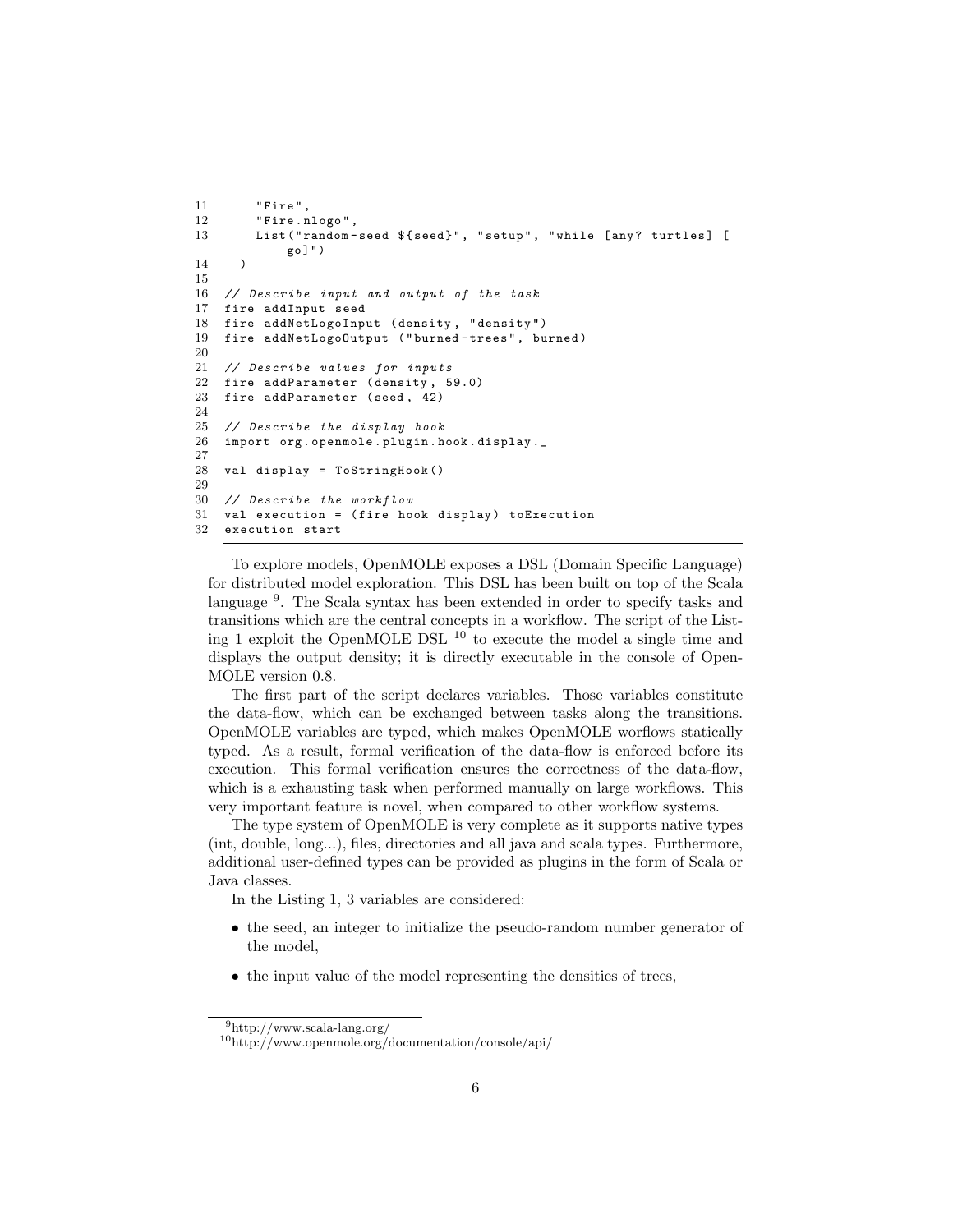• the output value of the model representing the number of burned trees.

In workflows, a task is an atomic execution component. Several tasks are linked with each-others by transitions to design the workflow topology. More specifically, in OpenMOLE tasks are all portable, reentrant, immutable software components which can be run concurrently. This means that tasks have been designed so they have no interfering side effects. Therefore they can be safely dispatched on several threads, processes or computers. As far as we know, this conception of portable tasks is also a unique feature of OpenMOLE among all the workflow platforms. For us, this feature is crucial, as it makes it possible to delegate the workload entirely transparently from a user perspective, enabling the cloud aspect of OpenMOLE.

The concept of task is reflected in OpenMOLE by an interface (Scala trait). It is polymorphic and extensible. Each implementation provides a new service. Even if OpenMOLE is implemented in Scala, tasks have been designed to embed many kind of software components through a non intrusive black box approach. For instance:

- JVM tasks run user code on top of the Java Virtual Machine, this code is provided as byte-code packaged in jars (including Java, Scala, Groovy...),
- the Netlogo tasks run NetLogo  $11$  simulations,
- the system execution task runs native binary code,
- the workflow task runs nested OpenMOLE workflows...

The Listing 1 shows how to declare a task in OpenMOLE. After the variable declaration part, a task that embed models written in NetLogo version 5 is instantiated. This task has been called the "NetLogo5Task". At creation time, this task requires: a name, the path of the file containing the Netlogo model and the NetLogo commands that run the model. The file "Fire.nlogo", which is provided to OpenMOLE, is an unmodified version of the fire model distributed with NetLogo.

When executed, a task accesses variables provided by the data-flow. Those variable, which are required for the task execution, are called "input data". When execution of a task has been completed, it produces data injected into the data-flow. This data is called "output data". The output data of a task can be used as input data in subsequent tasks in the workflow.

Lines 16 to 19 of the listing describe input and output data of the NetLogo task. This task requires a seed and a variable called density. The density input is mapped to the density variable of the model. The variable seed is used in the launching commands to initialize the pseudo-random number generator of NetLogo. Once executed the task brings out the value of the NetLogo variable "burned-trees" which is mapped to the burnedTrees variable of OpenMOLE. Lines 21 to 23 set default values for the seed and the density.

<sup>11</sup>http://ccl.northwestern.edu/netlogo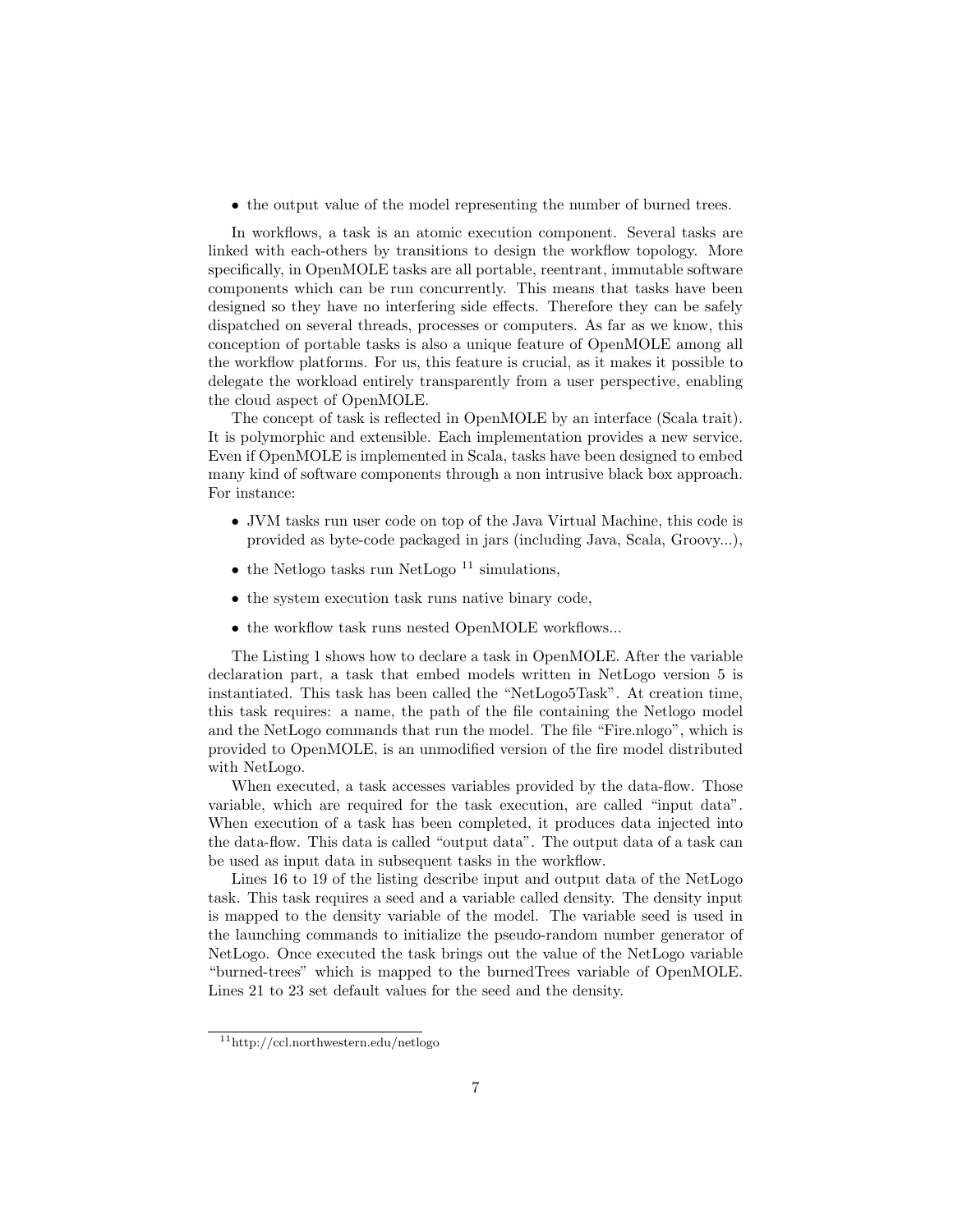Tasks have been designed to be free of side effects: like pure functions, they compute output values (return values) from input values (arguments). It is a requirement to make it possible to execute them in a concurrent manner. Therefore, output operations (display, writing results in files or database...) are performed by other components called "Hooks". Hooks listen to the task executions and perform output operations once a task's execution has ended. In the Listing 1, the lines 25 to 28 instantiate a hook that displays every variable produced by the NetLogo task.

At the end of the the Listing 1, the workflow is described. This workflow contains a single task, a hook, and no transition. Its execution produces the output: " $\{\text{burned} = 12448.0\}$ ".

## 2.2. Tracing the distribution law of the output

Fire is a stochastic model. The "burned-trees" output is therefore a random variable. To draw the probability distribution of this variable many independent executions of the model should be carried out. The OpenMOLE platform benefits from our previous work on the DistME platform [17] to automatically distribute stochastic simulation. Thus, it can distribute the replications of a stochastic model in a rigorous manner. Computing independent replications in the NetLogo platform means initializing the seed of the pseudo-random number generator with different values prior to each run.

Listing 2: Explore the distribution of "burned trees" output variable

```
1 /* ... Description of the fire task ... */
 \mathcal{D}3 // Describe the exploration task
 4 import org . openmole . plugin . domain . distribution ._
 5 import org . openmole . plugin . domain . modifier . _
 6
 7 val replication =
 8 ExplorationTask (
9 " replication",<br>10 Factor (seed, U
         Factor (seed, UniformIntDistribution () take 100000)
11 )
12
13 // Describe the hook to write into a file
14 import org . openmole . plugin . hook . file ._
15
16 val write = AppendToFileHook ("result.txt", "${burned}\n")
17
18 // Describe the execution environment
19 import org . openmole . plugin . environment . glite ._
20
21 val complexSystemsVO = GliteEnvironment (" vo . complex - systems . eu ")
22
23 // Import the job grouping strategy
24 import org . openmole . plugin . grouping . batch ._
25
26 // Describe the workflow
\begin{array}{cc} 27 & \text{val} & \text{wf} = \\ 28 & \text{replic} \end{array}28 replication -< ( fire hook write on complexSystemsVO by 500)
```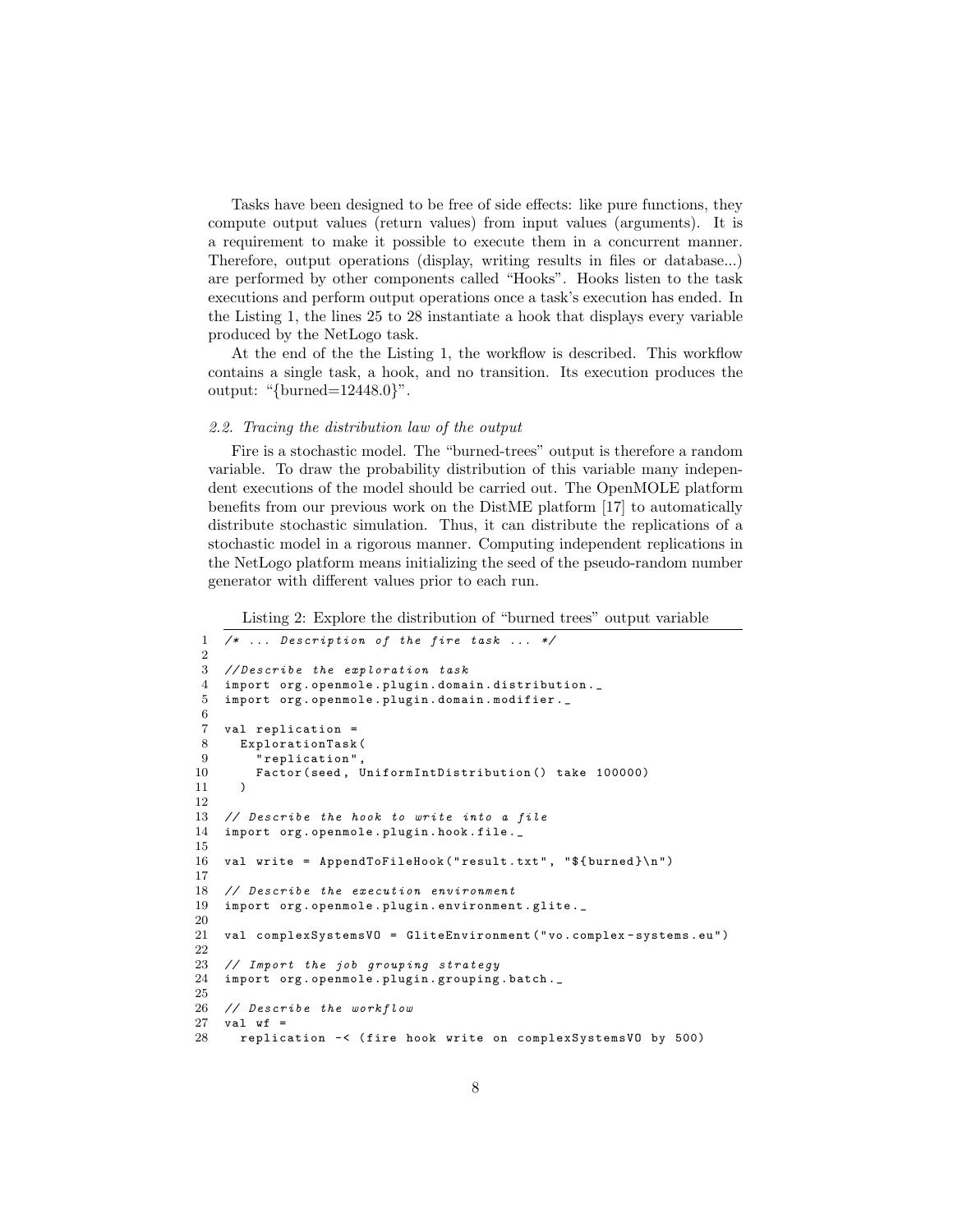

Figure 2: Single transition between two tasks.

```
29
30 val execution = wf toExecution
31 execution start
```
The worflow shown in Listing 2 distributes 100,000 replications of the fire model over the European grid EGI (European Grid Infrastructure). The first part of the script is identical to Listing 1, so it has been omitted.

An OpenMOLE workflow that replicates a model execution is generally composed of two tasks. The first task generates the seeds for the pseudo-random number generator and the second task uses the seed to execute the replications.

In a workflow tasks are linked with each-other by precedence constraints called "Transitions". Figure 2 represents a transition between two tasks: T2 is executed once T1 is completed. The typed variable values of the data-flow circulate along transitions. For instance in Figure 2, the task  $T1$  produces a variable value called a of type R. The execution of task  $T2$  depends on a variable a of type S. The type S should be the same type as R or a super-type of R, noted:  $S > R$ .

In OpenMOLE, workflow level parallelism [18] is achieved by specifying several transitions from one task to several others. This formalism makes it possible to define independent tasks for which the executions can be can safely executed concurrently. This pattern is called "divergent transitions". This pattern is illustrated on Figure 3: in this workflow tasks  $T2$  and  $T3$  can be executed concurrently, however they both depend on a variable value produced by task T1 that should be executed before T2 and T3.

The dual of the divergent pattern is the "convergent transitions" pattern. In this pattern, several transitions lead to a single task. This formalism makes it possible to resynchronize execution streams which have previously been desynchronized by a divergent transitions pattern. In a convergent pattern, variables with the same name are aggregated in arrays. Each array is typed with the least common type (the more-specific common type) among all the super-types of the aggregated variables. On Figure 4, tasks T1 and T2 both produce a variable a. By consequence, the task  $T3$  receive a variable a of type array of R which is the least common super-type of S and U.

The three previously presented patterns (flat, divergent, convergent) are based on a single type of transition for which parallelism should be explicitly represented by workflow topology. In order to design massively parallel workflow executions in a concise manner, OpenMOLE proposes a notation to specify massive parallelism implicitly. This notation is called the "exploration transi-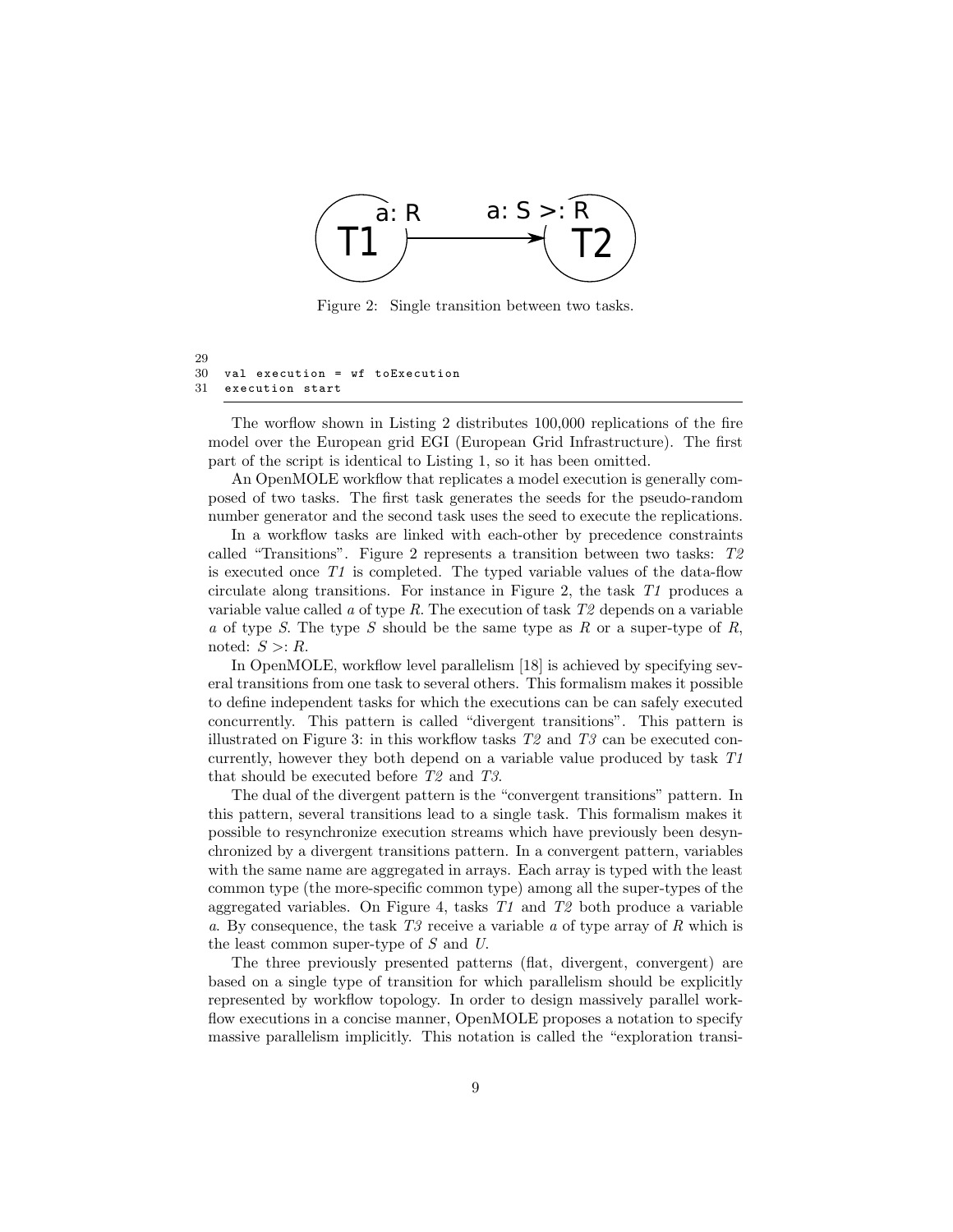

Figure 3: Divergent transitions pattern.



Figure 4: Convergent transitions pattern.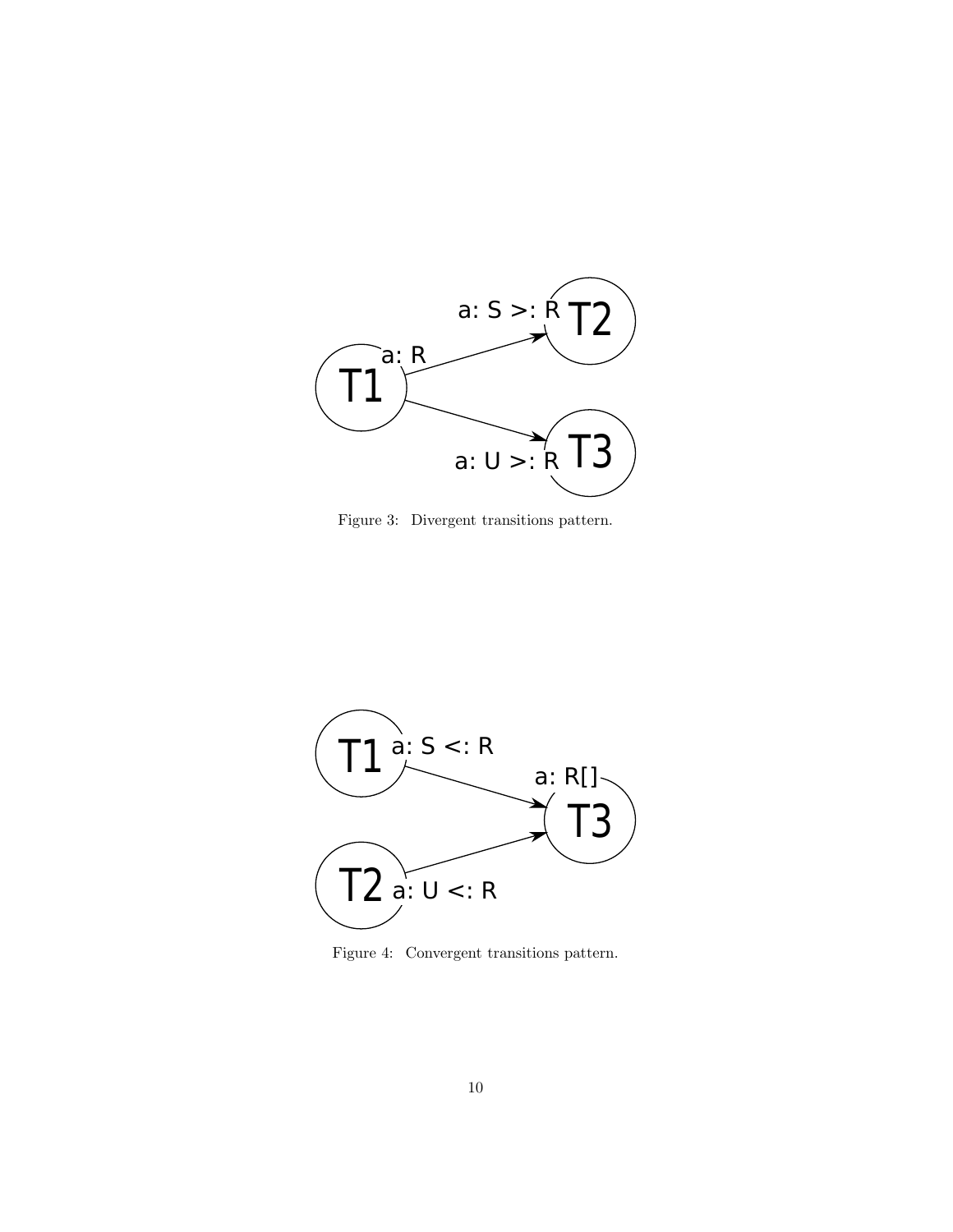

Figure 5: Exploration transition.

tion". It is exposed in Figure 5, in which two tasks are linked by an exploration transition. Task T1 is a special task called "exploration task". It generates a set of values according to a strategy for generating samples. This strategy is called a "sampling". There are numerous sampling strategies implemented in OpenMOLE. Among other strategies, they provide common design of experiments such as full factorial sampling, latin hypercube sampling as well as the ability to read values in a file formatted with Comma Separated Values (CSV). Advanced users can even define their own samplings, thanks to the extensible design of OpenMOLE. In the workflow of the Figure 5, for each sample produced by the sampling of the task  $T1$  a new execution stream is created and an instance of task T2 is scheduled for execution. When using distributed execution environments each execution of the task  $T2$  is run on a separated processing unit. The distribution of the many executions of a model generated by a design of experiments is a requirement to explore complex-system models. That's why, contrary to other workflow platforms, this kind of distribution has been made central in OpenMOLE.

In the OpenMOLE DSL transitions are represented by arrows. In Listing 2 the exploration task issues a sampling of 100,000 different seed values following a uniform distribution. Then, an exploration transition (noted  $-$  <) generates 100,000 independent executions streams, one for each seed. Each stream compute a replication of the model.

In the example exposed in the previous section, the result value was displayed on the standard output. In this workflow 100,000 values are generated and stored into a file. Lines 13 to 16 instantiate the hook that perform the storage operation. Each time a model execution is completed, the hook writes a new line containing the value of the variable "burnedTrees" in the file "result.txt".

This workflow computes 100,000 executions of the model. Even for fast models that would run in about 2s, the workflow would require 55 hours of computation on a single core to complete. To tackle the problem of the workload generated by model explorations OpenMOLE provides a seamless distribution of the computation load on remote computing resources. As written in [19]: "A lesson to be learned from Grids is that the abstractions that Grids expose to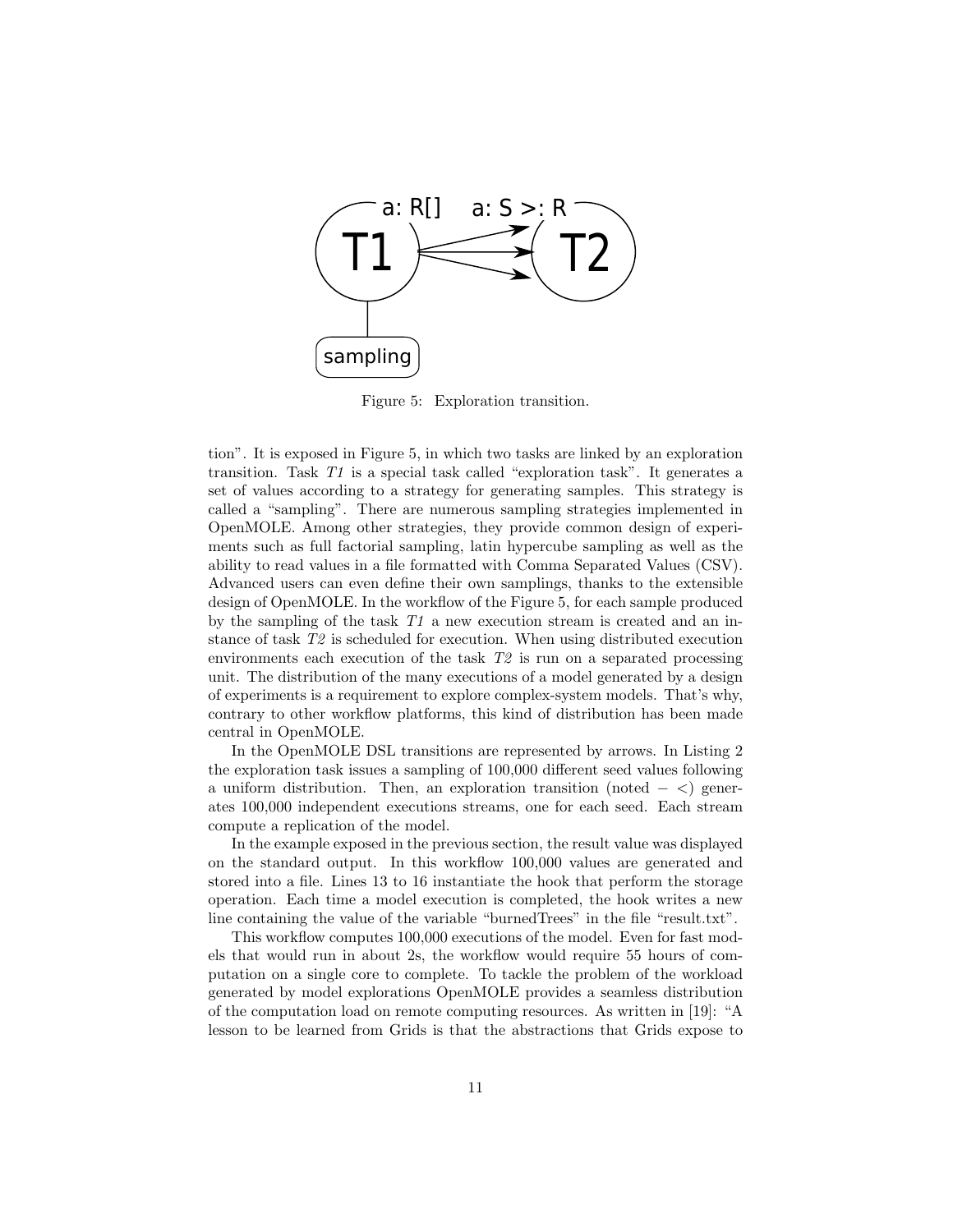the end user, to the deployers and to application developers are inappropriate and they need to be at a higher level." To solve this issue, OpenMOLE enforces a novel approach inspired from the cloud paradigm. As stated in the section 1.2, from the user point of view distributed execution environment are services providing computing power. From the internal OpenMOLE perspective, it autonomously discovers available resources and renders the management of data transfer, job execution and software installation transparent to the end user.

OpenMOLE enforces a Platform as a Service (PaaS) approach on top of environments that were not conceived to provide such a functionality (grids, clusters...). Apart from failure management, resource discovery and file transfers, one of the biggest problems is to hide the complexity of the applications deployment phase from the user. This has been solved using a zero-deployment approach that discovers and installs required execution components on-the-fly on the remote execution host, at execution time (more details about this aspect of OpenMOLE are exposed in the paper [16]). Zero-deployment is not provided by any other scientific workflow platform, however it is required in order to launch rapidly evolving home-brewed models of complex-systems.

Zero-deployment implies that a workflow is independent from any specific kind of execution environment. Its execution can scale from a laptop host up to multi-core severs, clusters and grids. Environments are switchable in a declarative manner as explained in [16]. For now, seven execution environments are implemented in OpenMOLE: local computer, multi-thread local computer, remote multi-core server, Portable Batch System (PBS) cluster, SLURM (Simple Linux Utility for Resource Management) cluster, Glite / European Middleware Initiative (EMI) and a versatile desktop grid based on a daemon distributed along with OpenMOLE. The support for other environments are being developed for cluster systems (Sun Grid Engine) and for the research (Stratus Lab <sup>12</sup>) and commercial IaaS (Infrastructure as a Service) providers.

The cloud aspect of OpenMOLE is taken advantage of in the example of Listing 2. The executions of the model are delegated to the virtual organization for complex-systems computation of the European grid EGI. Since execution environments are exposed as services by OpenMOLE, only access information should be provided. For EGI this information comprises only the name of the virtual organization.

As stated previously, massive parallelism is achieved by executing each model execution in an independent job on the execution environment. However for a fast model such as Fire, the overhead of several minutes implied by the grid submission system is not negligible. That's why grouping strategies have been implemented in OpenMOLE. They make it possible to run several model executions in a single grid job. For instance, in Listing 2, a grouping strategy is specified in the workflow description: the executions of the model are grouped by 500 and delegated to the grid.

<sup>12</sup>http://stratuslab.eu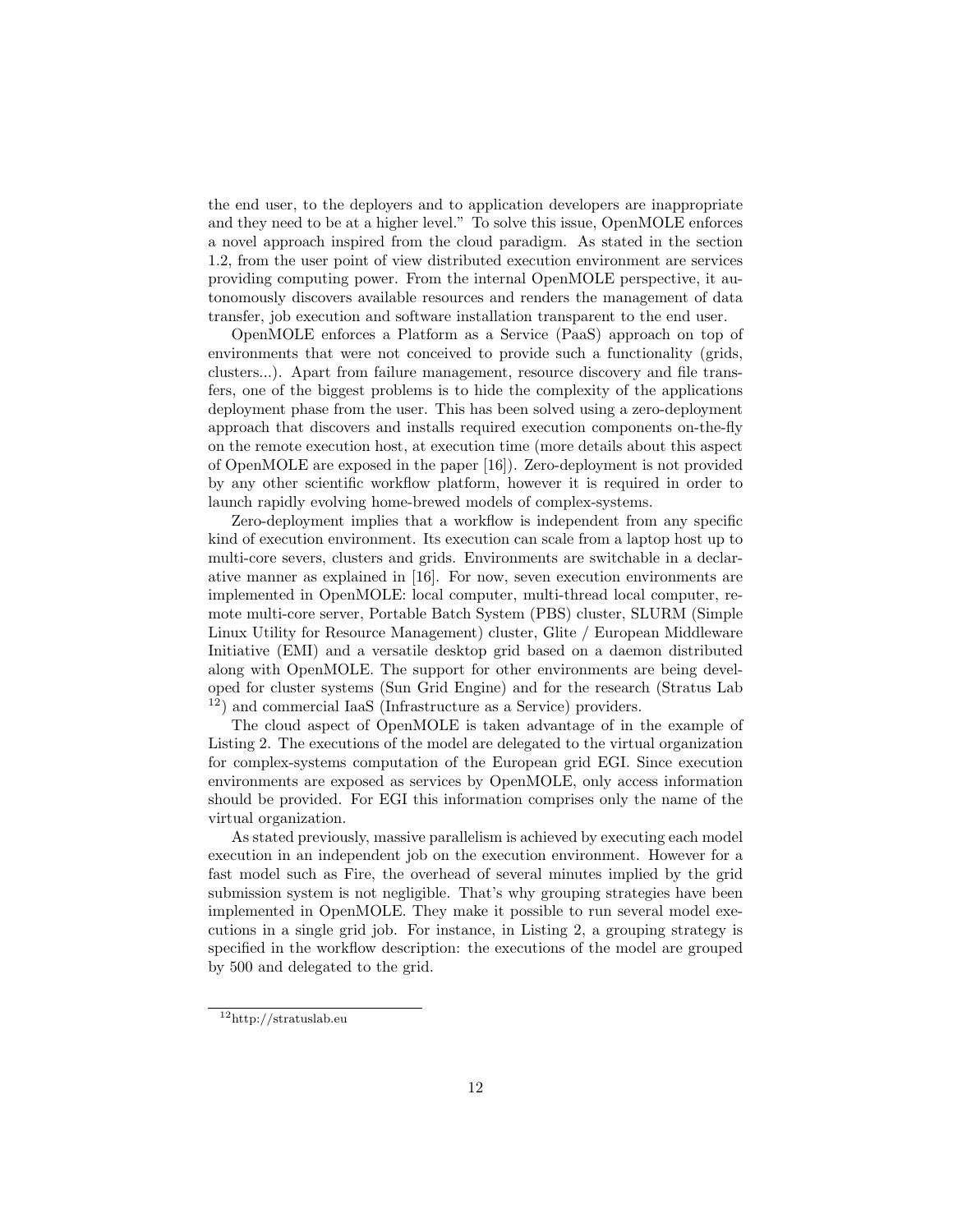

Figure 6: Distribution of the number of burned trees for a density of 59% of trees.

The workflow produces 100,000 independent samplings of the random variable burned trees. Figure 6 shows the distribution of those sampling. The law of the burned trees random variable looks multi-modal.

#### 2.3. Compute statistics on the output

In the previous section we have shown how to compute the distribution of the variable. This one explains how to automate the computation of the median of this distribution.

In order to compute global indicators over all the executions of a model, the results of the model executions should first be gathered and stored in an array. While an exploration transition creates many execution streams for massively parallel executions, its dual, called "aggregation transition", gathers the results among many executions streams generated by an "exploration transition". For instance, in the workflow shown on Figure 7, task T2 is executed once for each value generated by T1. After each execution of T2, an execution of T3 is scheduled. The transition between  $T3$  and  $T4$  is an aggregation transition. This means that the transition is fired only when all executions of T3 have been completed. If a variable named a of type T is produced by  $T3$ ,  $T4$  should expect a variable  $a$  of type array of  $T$  containing all the values of  $a$  produced by the executions of T3. By default an aggregation transition is triggered when the execution streams initiated by the corresponding exploration transition are all terminated. However a stopping condition can also be triggered when a specified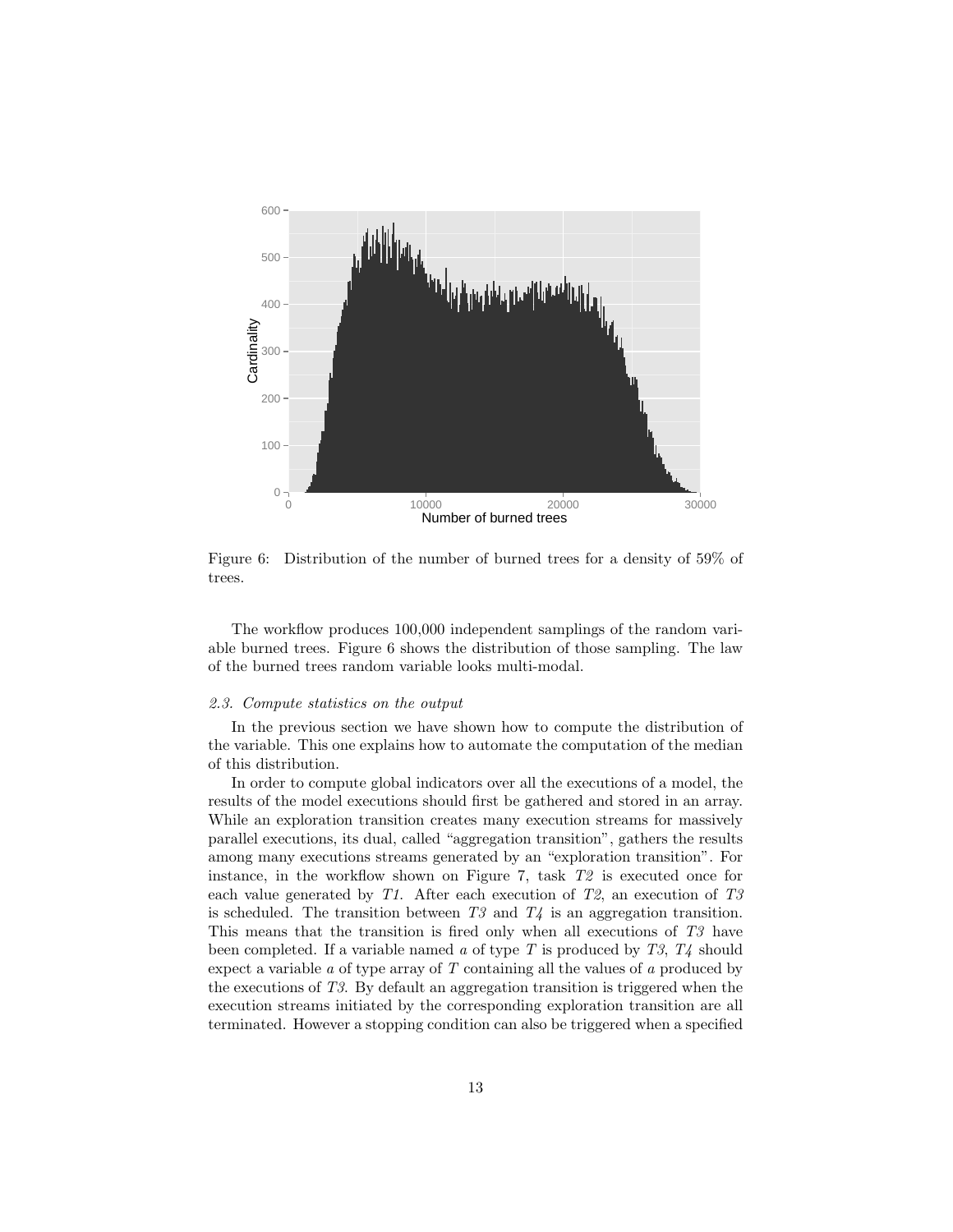

Figure 7: Aggregation transition.

state is reached. If this condition is satisfied, then all the execution streams for the exploration are killed and the aggregation transition is fired.

Listing 3: Compute the median of the distribution of the output variable burned trees

```
1 /* ... Description of the fire tasks ... */
\frac{2}{3}3 // Describe the replication task
    import org. openmole. plugin.domain.distribution.
5 import org . openmole . plugin . domain . modifier . _
6
7 val replication =
8 ExplorationTask (<br>9 Treplication",
         .<br>"replication",
10 Factor ( seed , UniformIntDistribution () take 100)
11 )
12
13 // Declare variable to store the median
14 val burnedMed = Prototype [ Double ]( " burnedMed ")
\frac{15}{16}16 // Describe the median task<br>17 import org.openmole.plugin.
    import org. openmole. plugin. task. stat._
18
19 val median = MedianTask ( " median ")
20 median addSequence ( burnedTrees . toArray , burnedMed )
21
22 // Describe the display hook
23 import org . openmole . plugin . hook . display ._
24
25 val display = ToStringHook ()
26
27 // Describe the workflow<br>28 val wf =
    val wf =
29 replication -< fire >- ( median hook display )
30
31 val execution = wf toExecution
32 execution start
```
The code of Listing 3 uses the aggregation transition to compute the median among 100 independent replications of the model. First an exploration task is created to generate 100 different values for the seed. Each seed value is used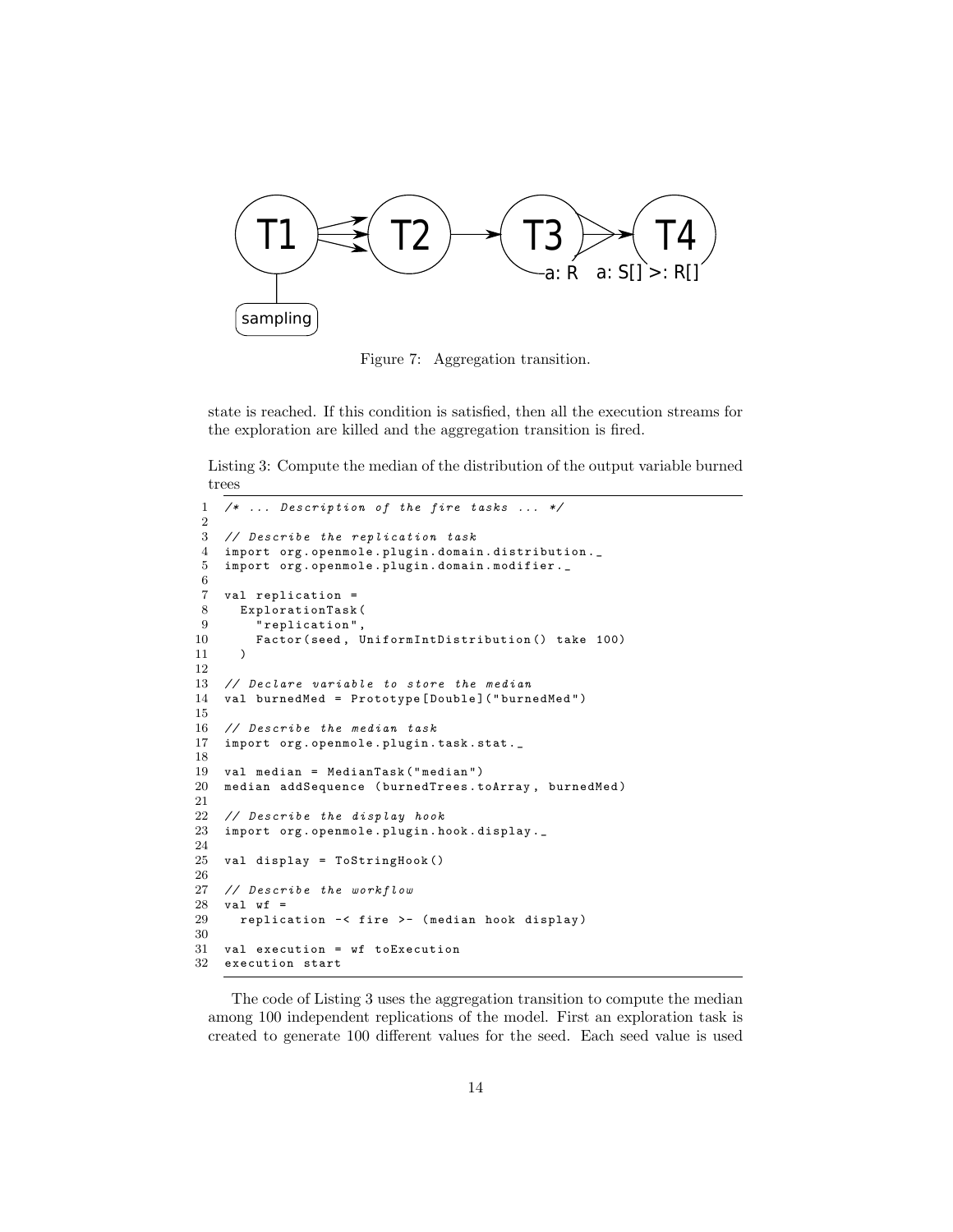to compute an independent realisation of the output variable. All those values are then aggregated in an array by the aggregation transition (noted  $> -$ ). Then the "median" task computes the median of this array. This result is then displayed by the hook: "{burnedMed=13696.5}".

## 2.4. Exploration of the model input

Understanding complex-system models generally requires an exploration of a wide space of parameters and to gather samples according to various design of experiments (for a review on design of experiments see [20]). Concerning the Fire model it might be interesting to explore the values taken by the median of the distribution of the burned trees depending on the density of trees. Listing 4 shows how to achieve it with OpenMOLE.

Listing 4: Explore the variation of the distribution depending on the density of trees

```
1 /* .. Definition of exploration , replication and median tasks ..
         */
 \Omega3 import org . openmole . plugin . domain . collection ._
 4
 5 val exploration =
 6 ExplorationTask (
 7 " exploration",<br>8 Factor (density
        Factor (density, 0.0 to 100.0 by 1.0 toDomain)
 9 )
10
11 // Describe the hook to write into a file
12 import org . openmole . plugin . hook . file ._
13
14 val write =
15 AppendToCSVFileHook (<br>16 distribution.txt"
         " distribution . txt",
17 density,<br>18 burnedMe
         18 burnedMed
19 )
20
21 // Describe the execution environment
22 import org . openmole . plugin . environment . pbs . _
23
24 val cluster = PBSEnvironment ( " rreuillo " , " avakas . mcia . univ -
        bordeaux . fr ")
\frac{25}{26}import org. openmole.plugin.grouping.batch.
27
28 // Decribe the workflow
29 val replicationCaps = StrainerCapsule ( replication )
30 val medianSlot = Slot ( StrainerCapsule ( median ))
31
32 val wf =<br>33 explor
      33 exploration -< replicationCaps -< ( fire on cluster by 100) >- (
           medianSlot hook write )
34
35 val densityTransmission = replicationCaps -- medianSlot
```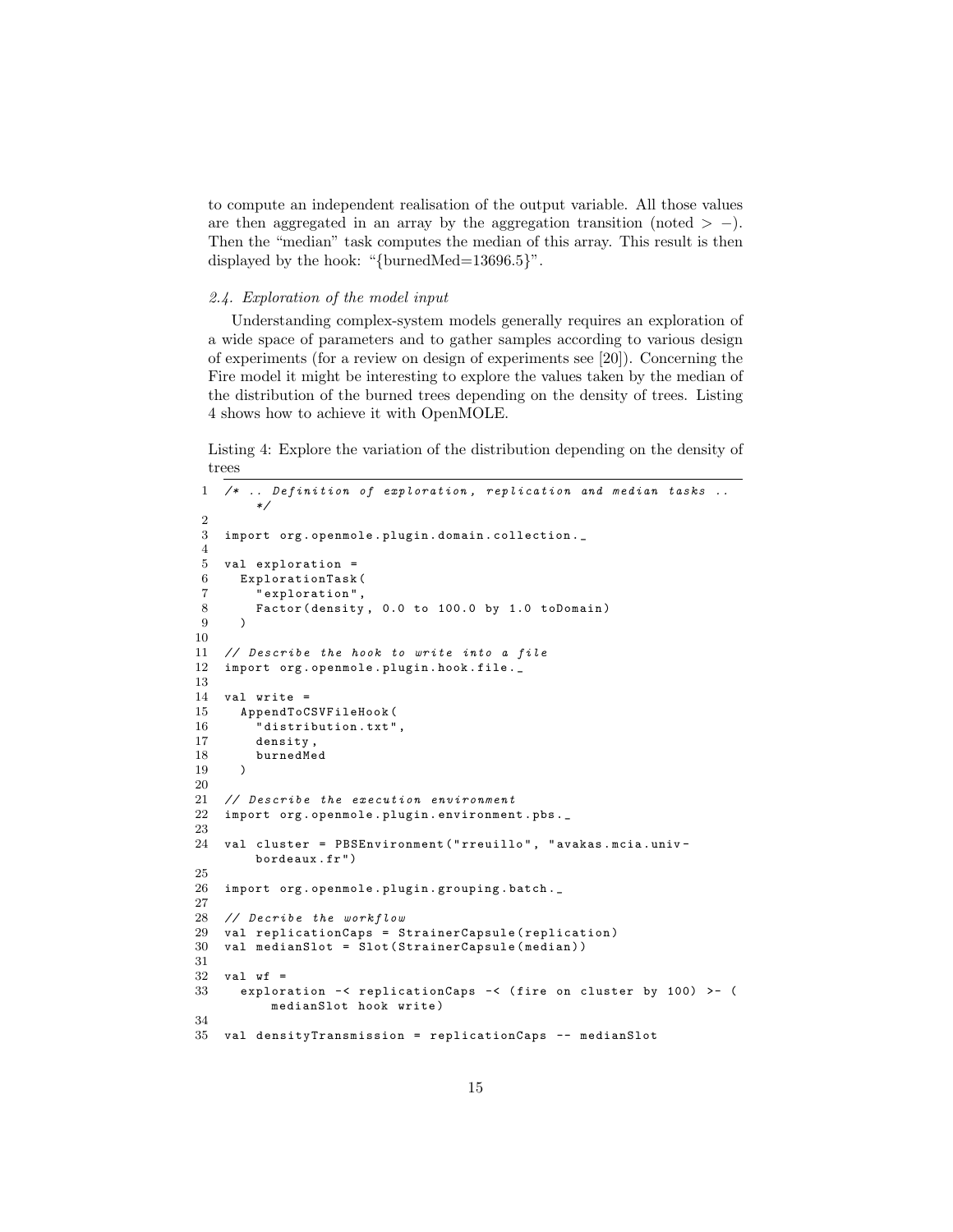```
36
   val execution = (wf + densityTransmission) toExecution
38 execution start
```
In this script an exploration task is instantiated. It explores the density from 0 to 100 by step of 1. For each value density value, 100 replications of the model are executed to compute the median. Thus the workflow execution launches in total 10,000 executions of the model. This computational load is distributed on a computing cluster (described lines from 21 to 24). In addition to the authentication, the only information required by OpenMOLE to take advantage of cluster is the user login and the address of the master node of the cluster.

In this workflow, the output file should contain the median number of burned trees given a density of trees. Therefore the density value should circulate all along the workflow to be written in the result file. In this script we use a functionality called strainer capsule to implicitly transmit this value from one task to another. Actually, in OpenMOLE workflows, tasks are not directly linked to each-other by transitions, they are first encapsulated in capsules. This convenience makes it possible to use a single task at several locations in the same workflow by encapsulating it in several capsules. In the previous examples the capsules were implicitly instantiated when the workflow was described. This workflow is a bit more complex, therefore explicit capsule instantiation is required. Line 29 encapsulates the "replication" task in a capsule. This capsule is a strainer capsule, meaning that the output of the previous capsules in the workflow are automatically transmitted through this capsule and to the next capsules. In the workflow, the capsule previous to the "replication" task (the one containing the exploration task) produces 1 output: the density. Thus, the density is transmitted through the strainer capsule to the model and to the "median" task.

Another new concept, the "Slot", is used in this listing. In order to describe iterative refinement of the space of parameters (see section 2.5), the OpenMOLE formalism provides seamless iterative transitions allowing cyclic workflows. To distinguish synchronization points (convergent transition pattern) from iterative transitions, the concept of "input slots" has been introduced: a task may possess multiple input slots and the execution of a task is triggered when all the incoming transitions belonging to the same input slot have been passed through. For instance in Figure 8, task  $T1$  owns two input slots. When transition  $tr1$  is fired, task  $T1$  is executed. Then when transition  $tr2$  is fired, task  $T2$  is executed. At the end of T2, if the *condition* is true, both transitions  $tr3$  and  $tr4$  are fired and two executions streams are generated to execute T1 and T3 concurrently.

As previously stated, the density should be transmitted to the median task in order to associate the density with the median in the result file. To transmit the density to the end of the workflow, a transition is used (line 35). This transition reaches the same slot as the aggregation transition in a convergent pattern, meaning that the array of values of burned trees (aggregated output results among the executions of the model) and the density (output of the replication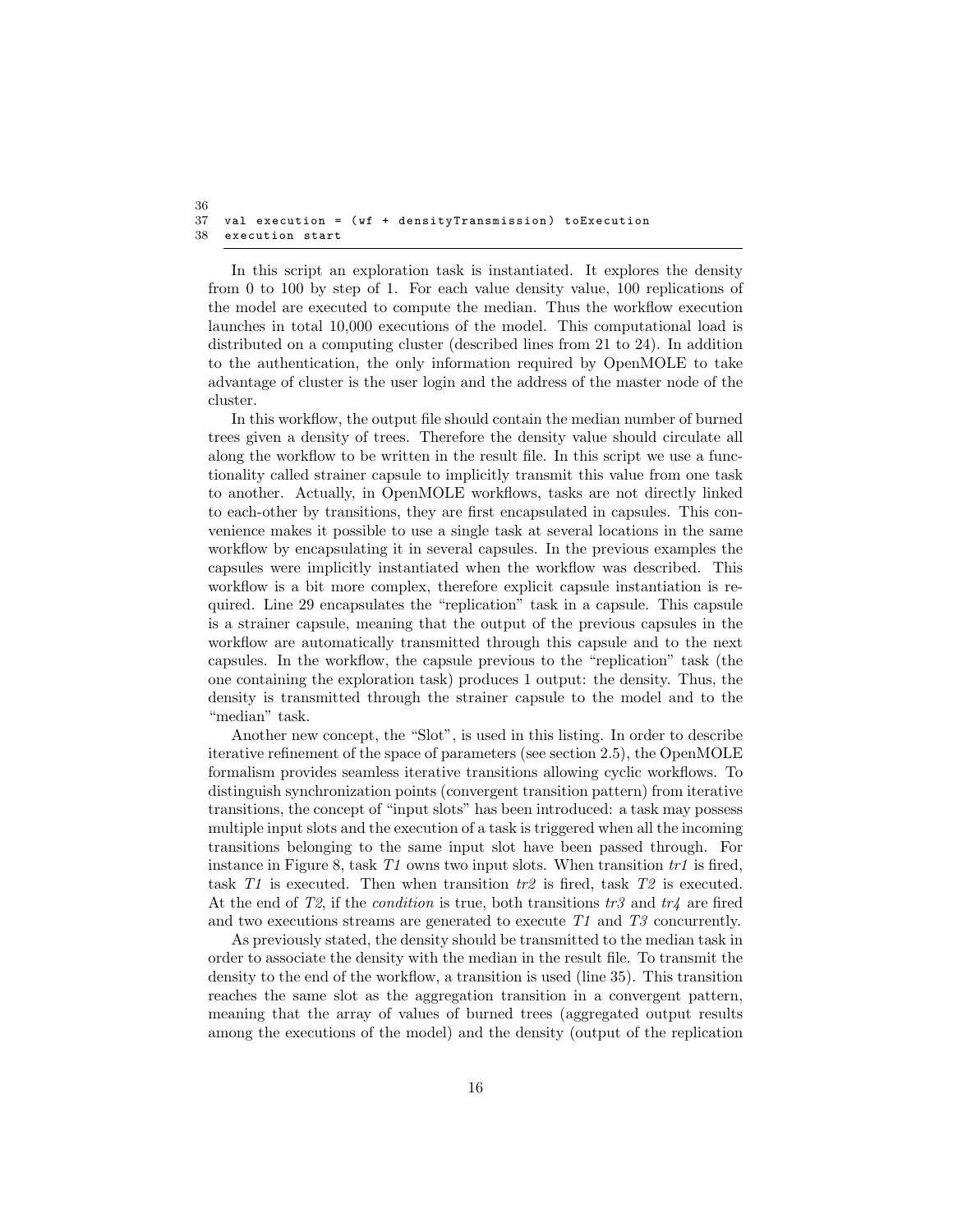

Figure 8: Iterative transition.

capsule) are both made available for the median task. The median task is placed in a strainer capsule, therefore the density is implicitly transmitted through this capsule and available to the hook.

The execution of the workflow produces a csv file, from which an extract is shown in Listing 5. A graphical representation of those results produces the curve on Figure 9. This curve shows the non linearity of the model. A fast transition occurs between densities of 55 and 60.

Listing 5: Result file of the exploration

|    | 1 density, burnedMed |
|----|----------------------|
|    | 2 70.0,43127.0       |
|    | 3, 17.0, 52.0        |
|    | 4, 3.0, 8.0          |
|    | 5, 7.0, 19.0         |
|    | 6, 34.0, 173.5       |
|    | 7, 47.0, 531.0       |
| 8. | $\cdots$             |
|    |                      |

#### 2.5. Solving an inverse problem

The Fire model is a percolation model. Percolation models generally expose a threshold separating percolating dynamics from non-percolating dynamics. This section exposes, how to use OpenMOLE to estimate this threshold.

An inverse problem is a question posed on the outputs of a model that aims at understanding which values of the inputs lead to the production of some dynamics or some patterns. To illustrate how to solve that kind of problem with OpenMOLE, this section exposes how to frame the threshold of the density producing the brutal transition from a dynamics that don't percolate trough the entire space from those that do. In order to estimate the threshold, the workflow shown in Listing 7 (in the appendix section of this article) iteratively refines the input parameter space.

This workflow uses a slightly modified version of the Fire model. In addition to the number of burned trees, this version computes an additional boolean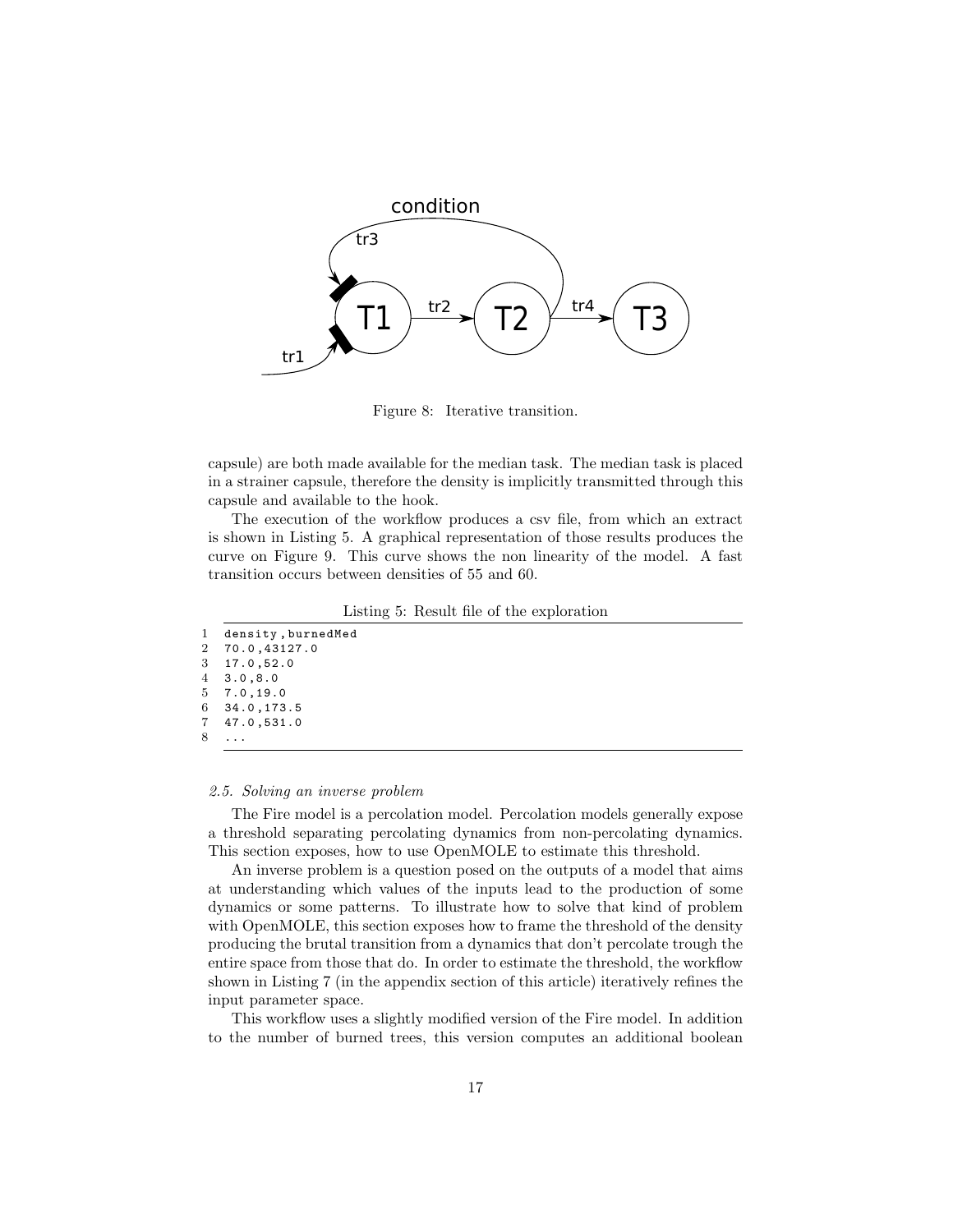

Figure 9: Effect of the density input on the median of the distribution of burned trees.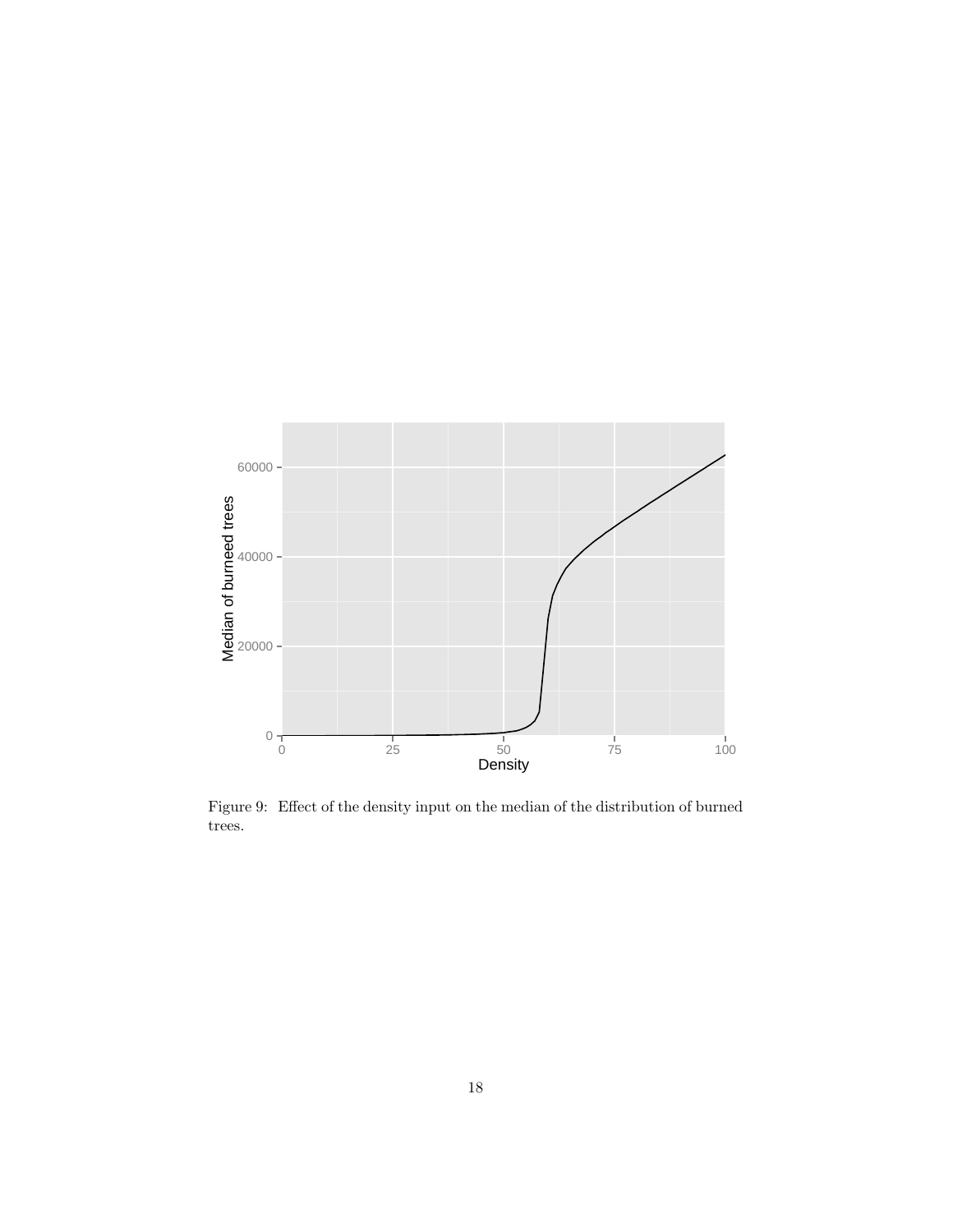which is true if the fire has percolated through the entire forest (from left to right). The lines added to the original model are shown in Listing 6 in the appendix section.

To frame the threshold, the workflow first generates 100 density samples from 0 to 100. For each of those sample the model is replicated 1000 times. For a given density, we consider that the model percolates if at least 50% of the replications have percolated. Once the percolation criterion computed for the 100 densities, new bounds are computed for the next exploration cycle (given the densities that led to percolation and the ones that didn't). The condition set on the transition, line 101, makes it possible to repeat the exploration while the distance of the 2 bounds is greater than 0.1.

When executed, this worfklow displays the results:  $\{\text{down}=59.0, \text{ up}=60.0\}$ , {down=59.23, up=59.28}. It computes bounds on the threshold by refining iteratively the search space. At the end, the last bounds should have been distant from 0.01, but they aren't. It means that the model is not precise enough to compute the threshold accurately. To gain in accuracy the simulation space should be enlarged.

#### 3. The automatic calibration of a model of system of cities

OpenMOLE is mature and has already helped modellers in the production of significant scientific results in various application fields: food processing [21, 2], biology [22], bayesian networks [23], environmental sciences [24], geography [3]... This section describes a real case study: the automated calibration of a model in the domain of quantitative geography.

#### 3.1. Geographical background

Geographical simulation models of systems of cities are based on the assumption that the micro-geographic interactions are likely to support the emergence of "stylized dynamics" on macro-geographical scales. These dynamics constitute one of the recurring characteristics of these complex systems [25].

The description of individual-centred dynamics, the non-linearity of the interactions and the importance of the historical context lead geographers to use agent based models (ABM) as support of reflection and experimentation [26, 27, 28]. For example, the SimPop models family [29] has been designed to study the dynamics of exchange between cities. In this family a simplified model, called SimPopLocal describes the emergence of a system of cities where an endogenous process of innovation and exchange generates growth.

#### 3.2. The calibration process

In geography a successful modelling process aims at creating a set of mechanisms which can be validated against empirical data or theoretical knowledge with a high confidence interval [30]. This phase of calibration is generally conducted manually following a trial and error strategy, by introducing values for the parameters and verifying that the outputs of the model correspond to an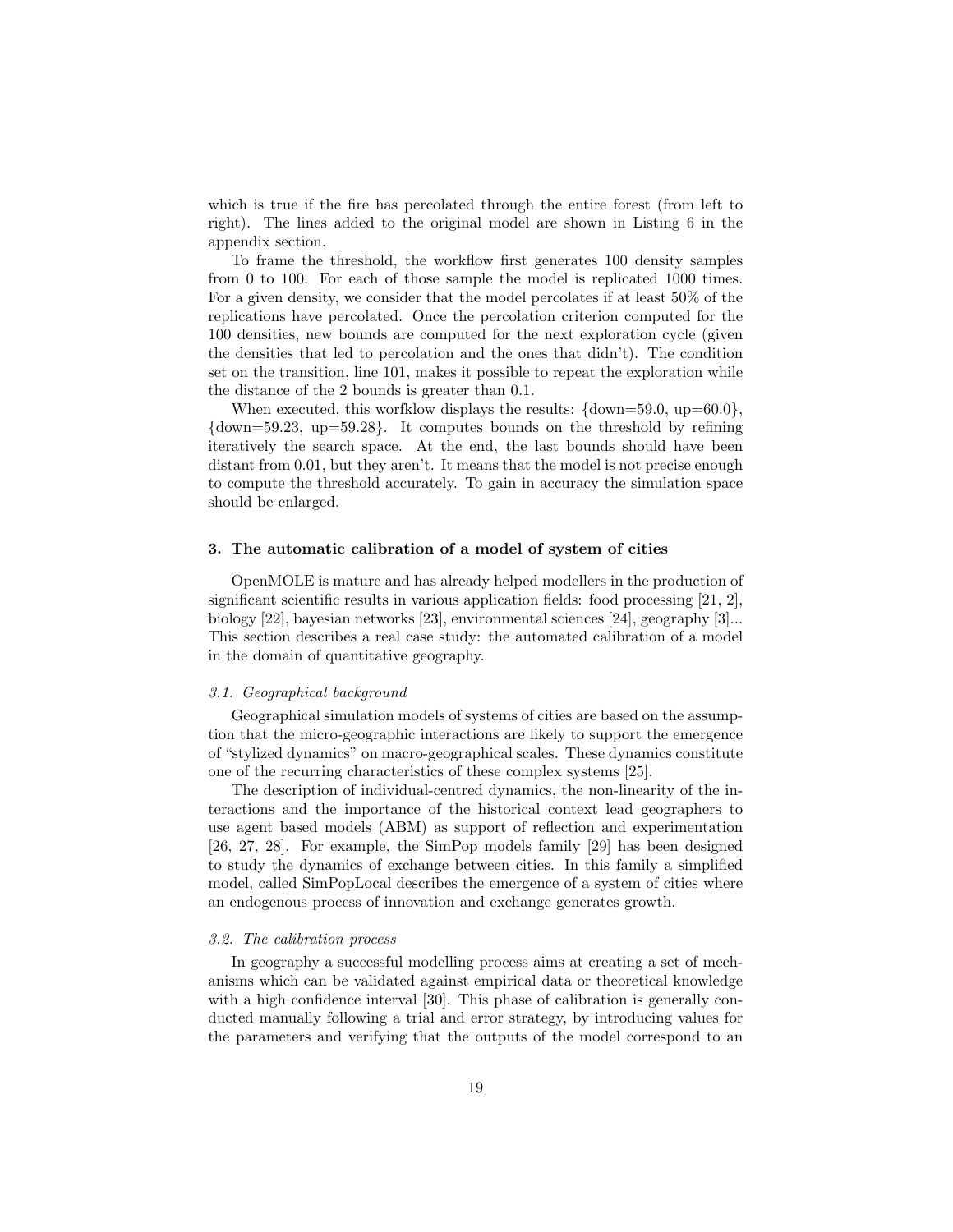expected result. Such a manual calibration is very difficult and tiresome: multiagent models comprise non-linear interactions, they contain parameters that don't have empirical equivalence and each increment in the process of the calibration can produce completely unexpected dynamics. The limitation of this manual process resulted in performing only a hundred simulations during the validation of a consolidated version of the model "SimPop2" [31]. Using this method one cannot reach a reasonable stage where the model could be considered as validated. Consequently, we decided to create an automated calibration procedure for SimPopLocal.

In order to calibrate SimPopLocal, we have considered the calibration as an objective function that should be reached. The goal was to find a set of parameters that minimizes the gap between the dynamic of the model and a dynamic that matches the geography theory. The reduction of this gap became a guide to feed one optimization algorithm. By doing so, we have answered the question: do there exist combinations of parameters that produce realistic dynamics for the growth of the system of cities?

## 3.3. The workflow

The calibration of the SimPopLocal model was automated by using a genetic algorithm [32]. These algorithms scan the search space following strategies inspired by natural processes to solve optimisation problems. Since we had multiple objectives we uses a popular multi-objective genetic algorithm called NSGA-II [33].

In its most effective implementation one execution of SimPopLocal lasts on average 3 seconds on a cutting edge processor. This model is stochastic, thus the evaluation of the adequacy of a single set of parameters requires the executions of 100 independent replications (300s) in order to compute the statistical indicators. To converge, a genetic algorithm evaluates the fitness function numerous times. Thus a 300 seconds fitness function is very computationally difficult. That's why we distributed NSGA-II using OpenMOLE.

Figure 10 represents the workflow we designed to distribute NSGA-II. First it generates genomes that are candidate solutions. Those candidate solutions are evaluated in a parallel manner. Finally, new candidate solutions are generated based on the best fit solutions already produced. The entire process is iterated until a convergence is reached (the algorithm doesn't improve the set of solution during a significant number of iterations).

The automatic calibration required almost 400 million executions of the model. It represents nearly 23 consecutive years of computing on single processing unit. These impressive figures illustrate well the difficulty of the calibration task in the absence of a priori knowledge of the behaviour of the model. OpenMOLE made it possible to apply, for the first time, an automatic calibration procedure on a multi-agent model intended to simulate the emergence of a system of urban settlements. It allowed a decisive advance in the validation of this model on two very important points: on the one hand, we proved that the SimPopLocal model is able to generate a satisfactorily evolution of an urban hierarchy; on the second hand, we estimated with a high degree of accuracy the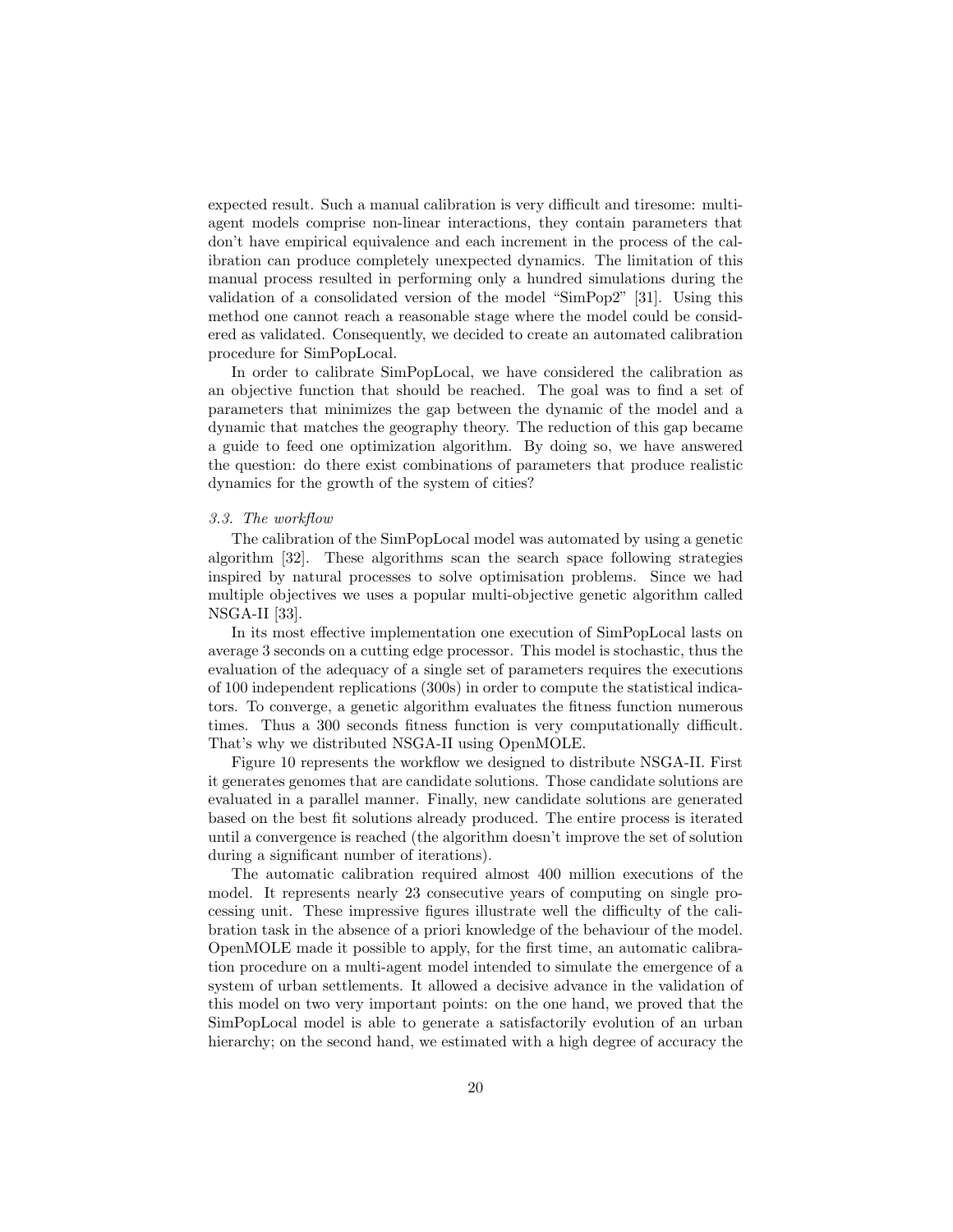

Figure 10: Genetic algorithm workflow.

values for parameters that are essential to this emergence, whereas these parameters remain generally unknown to historians and geographers specialists.

# Conclusion

This paper shows the DSL proposed by OpenMOLE to perform large scale model exploration. This DSL is both a model independent way of describing reusable model experiment processes and a simple and efficient way of using high performance environments. Based on the cloud principle, the intensive computational work-load of the numerical experiment is transparently delegated to remote high performance computing environments. This paper demonstrates the adequacy of OpenMOLE for its purpose through a detailed study of a toy model in the complex-system field and by exhibiting a large scale experiment on a real use case for which OpenMOLE produced high-quality scientific results that wouldn't have been computable otherwise.

## Acknowledgements

Acknowledgement for the funding received from the European Community's ERC project GeoDivercity. Results obtained in this paper were computed on the biomed and the vo.complex-system.eu virtual organization of the European Grid Infrastructure (http://www.egi.eu). We thank the European Grid Infrastructure and its supporting National Grid Initiatives (France-Grilles in particular) for providing the technical support and infrastructure.

### References

[1] P. Bourgine, P. Chavalarias, E. Perrier, F. Amblard, F. Arlabosse, et al., French roadmap for complex systems 2008-2009 (2009).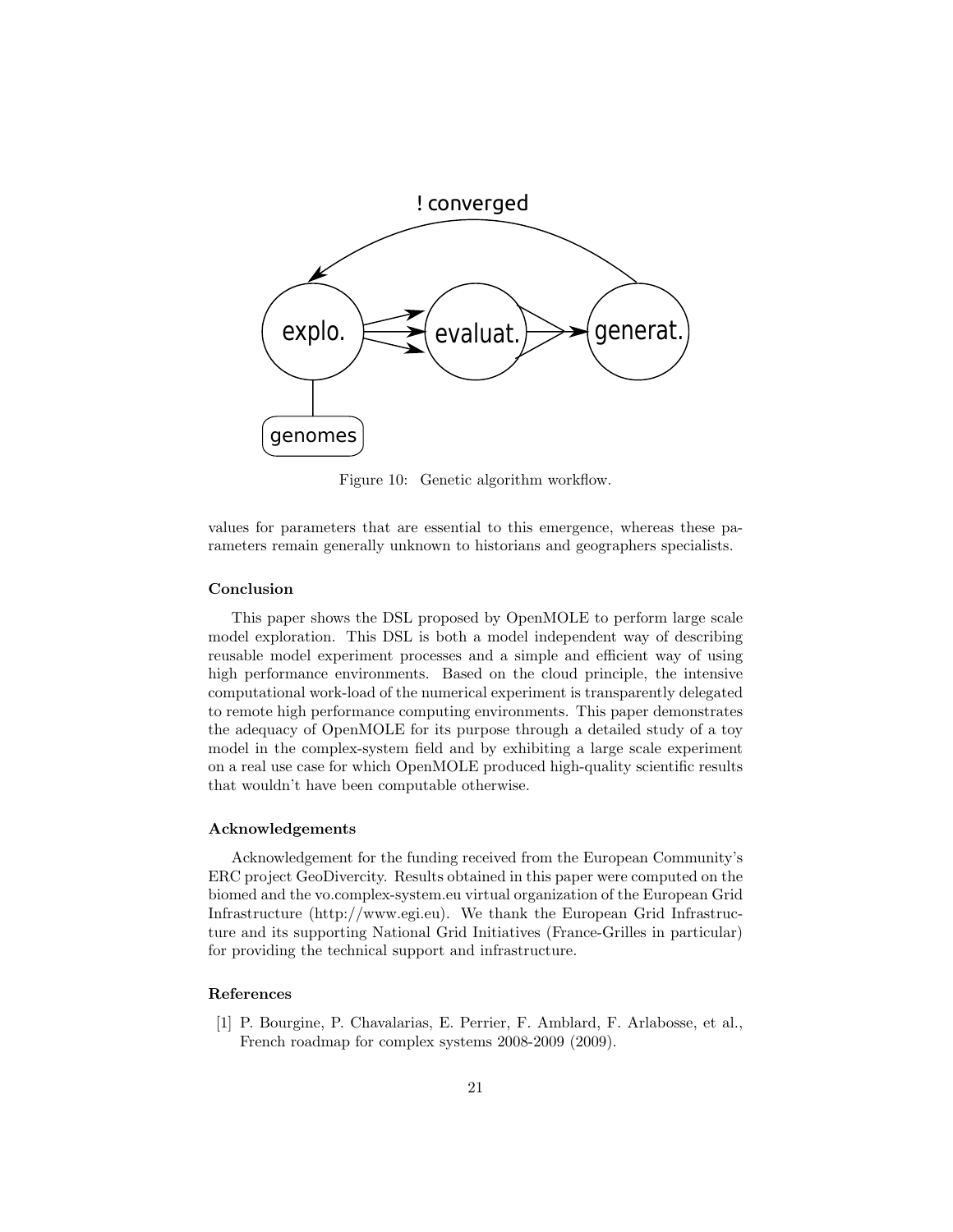- [2] M. Sicard, N. Perrot, S. Mesmoudi, S. Martin, R. Reuillon, I. Alvarez, Development of a viability approach for reverse engineering in complex food processes: Application to a camembert cheese ripening process. adaptation of the viability theory, Journal of Food Engeneering (EFG) (2011) submitted.
- [3] R. Reuillon, S. Rey, C. Schmitt, M. Leclaire, D. Pumain, Algorithmes évolutionnaires sur grille de calcul pour le calibrage de modéles géographiques, in: Conférence France-Grilles, 2012, pp. 12–16.
- [4] R. Fisher, The design of experiments.  $(1971)$ .
- [5] J. Kleijnen, Design of experiments: overview, in: Simulation Conference, 2008. WSC 2008. Winter, IEEE, 2008, pp. 479–488.
- [6] H. Madsen, Automatic calibration of a conceptual rainfall–runoff model using multiple objectives, Journal of hydrology 235 (2000) 276–288.
- [7] D. R. Harp, V. V. Vesselinov, An agent-based approach to global uncertainty and sensitivity analysis, Computers and Geosciences 40 (2012) 19 – 27.
- [8] J. Mouret, J. Clune, Uncovering phenotype-fitness maps using mole, connections 5 (2012) 10.
- [9] J.-P. Aubin, Viability theory, Birkhauser Boston Inc., Cambridge, MA, USA, 1991.
- [10] E. Deelman, D. Gannon, M. Shields, I. Taylor, Workflows and e-science: An overview of workflow system features and capabilities, Future Generation Computer Systems 25 (2009) 528 – 540.
- [11] B. Ludäscher, I. Altintas, C. Berkley, D. Higgins, E. Jaeger, M. Jones, E. A. Lee, J. Tao, Y. Zhao, Scientific workflow management and the kepler system: Research articles, Concurr. Comput. : Pract. Exper. 18 (2006) 1039–1065.
- [12] P. Missier, S. Soiland-Reyes, S. Owen, W. Tan, A. Nenadic, I. Dunlop, A. Williams, T. Oinn, C. Goble, Taverna, reloaded, in: Proceedings of the 22nd international conference on Scientific and statistical database management, SSDBM'10, Springer-Verlag, Berlin, Heidelberg, 2010, p. 471–481.
- [13] I. Taylor, M. Shields, I. Wang, A. Harrison, Visual Grid Workflow in Triana, Journal of Grid Computing 3 (2005) 153–169.
- [14] E. Deelman, J. Blythe, Y. Gil, C. Kesselman, G. Mehta, S. Patil, M. hui Su, K. Vahi, M. Livny, Pegasus: Mapping scientific workflows onto the grid, 2004.
- [15] Z. Farkas, P. Kacsuk, P-grade portal: A generic workflow system to support user communities, Future Gener. Comput. Syst. 27 (2011) 454–465.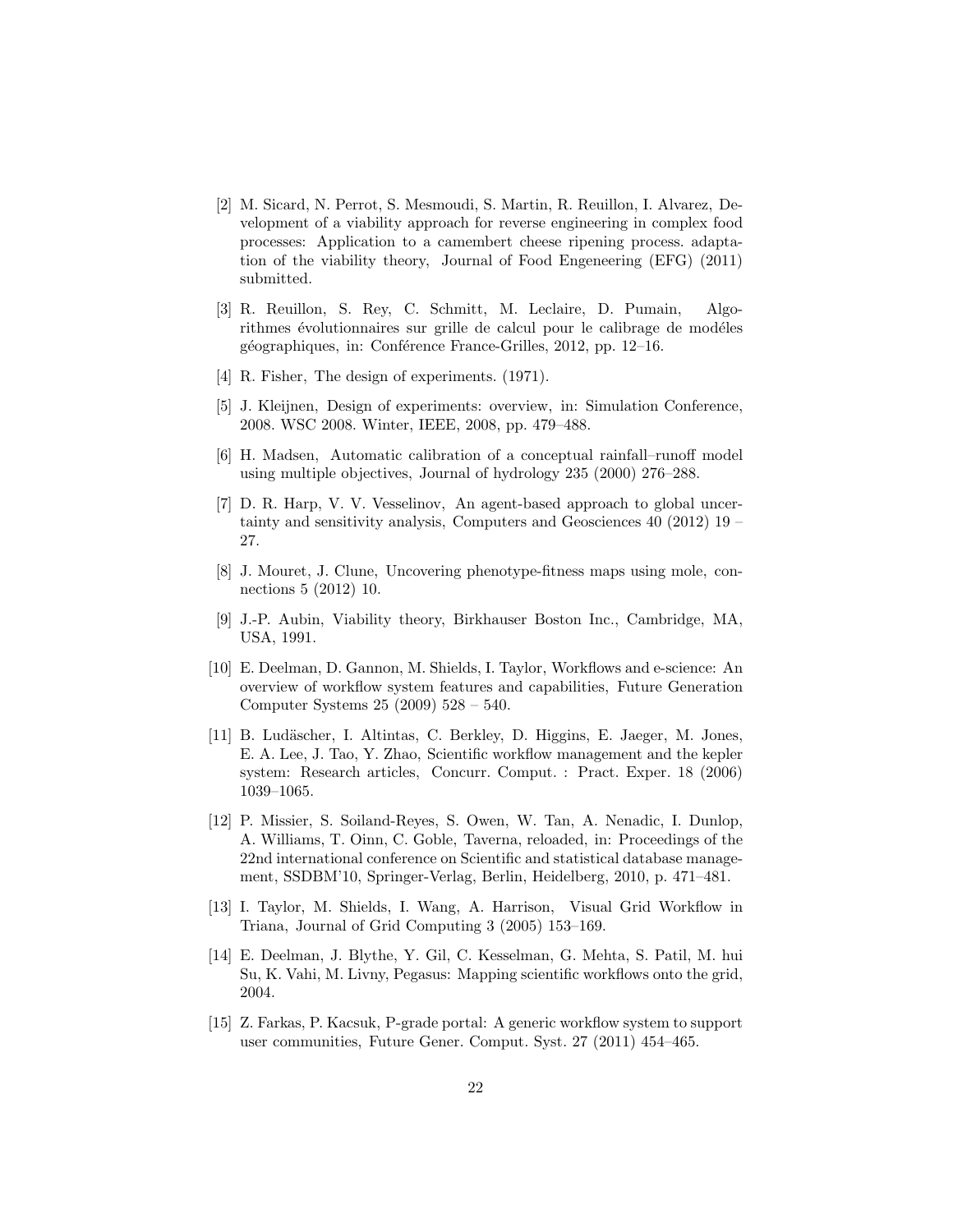- [16] R. Reuillon, F. Chuffart, M. Leclaire, T. Faure, N. Dumoulin, D. Hill, Declarative task delegation in OpenMOLE, in: HPCS, 2010, pp. 55–62.
- [17] R. Reuillon, M. K. Traore, J. Passerat-Palmbach, D. R. Hill, Parallel stochastic simulations with rigorous distribution of pseudo-random numbers with distme: Application to life science simulations, Concurr. Comput. : Pract. Exper. 24 (2012) 723–738.
- [18] T. Glatard, J. Montagnat, D. Lingrand, X. Pennec, Flexible and efficient workflow deployment of Data-Intensive applications on grids with MO-TEUR, Int. J. High Perform. Comput. Appl. 22 (2008) 347–360.
- [19] S. Jha, A. Merzky, G. Fox, Using clouds to provide grids with higher levels of abstraction and explicit support for usage modes, Concurr. Comput. : Pract. Exper. 21 (2009) 1087–1108.
- [20] J. P. C. Kleijnen, Design of experiments: overview, in: Proceedings of the 40th Conference on Winter Simulation, WSC '08, Winter Simulation Conference, 2008, p. 479–488.
- [21] S. Mesmoudi, N. Perrot, R. Reuillon, P. Bourgine, E. Lutton, Optimal viable path search for a cheese ripening process using a multi-objective ea, in: ICEC 2010, International Conference on Evolutionary Computation, 2010. 24-26 oct, Valencia, Spain.
- [22] I. Junier, R. K. Dale, C. Hou, F. Kepes, A. Dean, CTCF-mediated transcriptional regulation through cell type-specific chromosome organization in the beta-globin locus, Nucleic Acids Research 40 (2012) 7718–7727.
- [23] A. Tonda, E. Lutton, R. Reuillon, G. Squillero, P. H. Wuillemin, Bayesian network structure learning from limited datasets through graph evolution, Genetic Programming (2012) 254–265.
- [24] R. Lardy, A.-I. Graux, B. Bachelet, D. R. Hill, G. Bellocchi, Steadystate soil organic matter approximation model: application to the pasture simulation model, in: International Environmental Modelling and Software Society, 2012, pp. 769–776.
- [25] D. Pumain, Une approche de la complexité en géographie, Géocarrefour: Revue de géographie de Lyon 78 (2003) 25–31.
- [26] L. Sanders, Objets géographiques et simulation agent, entre thématique et méthodologie, Revue Internationale de Géomatique 17 (2007) 135–160.
- [27] M. Batty, Fifty years of urban modelling : Macro-statics to macrodynamics, in: The Dynamics of Complex Urban Systems, Springer, 2008, pp. 1–21.
- [28] A. Heppenstall, A. Evans, M. Birkin, Genetic algorithm optimisation of an agent-based model for simulating a retail market, Environment and Planning B: Planning and Design 34 (2007) 1051–1070.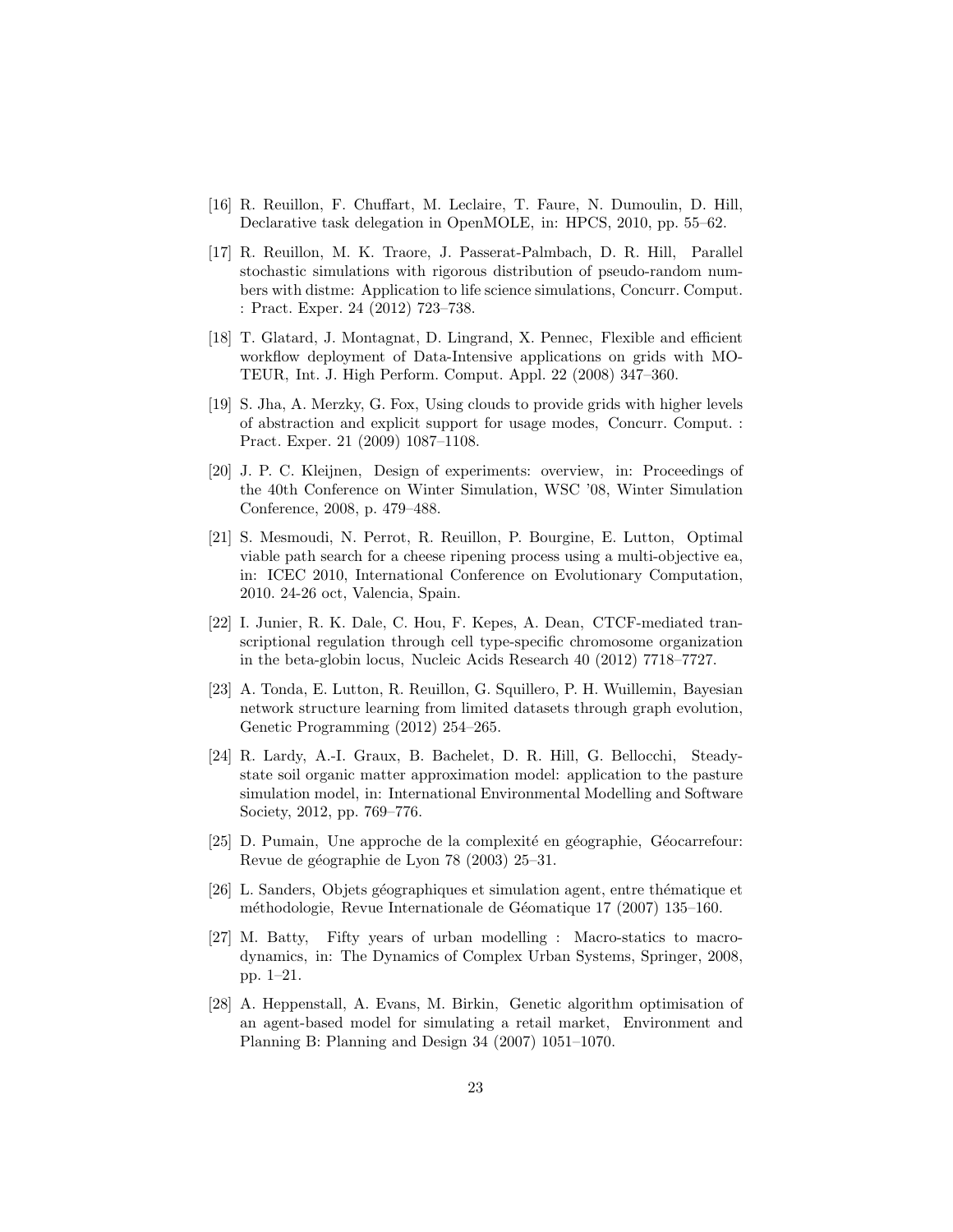- [29] D. Pumain, Une thérie géographique des villes, BSGLg 55 (2011)  $5 15$ .
- [30] R. Sargent, Verification and validation of simulation models, Winter Simulation Conference, Orlando, Florida, 2005, pp. 130–143.
- [31] A. Bretagnolle, E. Daudet, D. Pumain, From theory to modelling : urban systems as complex systems, Cybergeo (2006) 1–17.
- [32] J. Holland, Adaptation in natural and artificial systems: an introductory analysis with applications to biology, control, and artificial intelligence, MIT press, 1992.
- [33] K. Deb, S. Agrawal, A. Pratap, T. Meyarivan, A fast elitist non-dominated sorting genetic algorithm for multi-objective optimization: Nsga-ii, Lecture notes in computer science 1917 (2000) 849–858.

# 4. Appendix

Listing 6: Addition to Fire.nlogo code for percolation detection

```
1 globals [
2 ;; same as Fire . nlogo<br>3 percolate :: fi
      percolate ;; fire touch the right border
4 ]
5
6 to setup
7 ;; same as Fire . nlogo
8 set percolate false
9 end
10
11 to ignite
12 ;; same as Fire . nlogo
13
14 if pxcor = max-pxcor [set percolate true]<br>15 end
   end
```
Listing 7: Approximate the percolation threshold by iterative refining

```
1 // Declaration of the variables<br>2 val seed = Prototype [Int] ("seed
   val seed = Prototype [Int] ("seed")
3 val density = Prototype [ Double ]( " density ")
4 val percolate = Prototype [ Boolean ]( " percolate ")
5 val down = Prototype [ Double ]( " down ")
6 val up = Prototype [ Double ]( " up ")
7
8 // Describe the model task
9 import org . openmole . plugin . task . netlogo5 ._
10
11 val fire =<br>12 NetLogo5
      NetLogo5Task (
13 "Fire",
```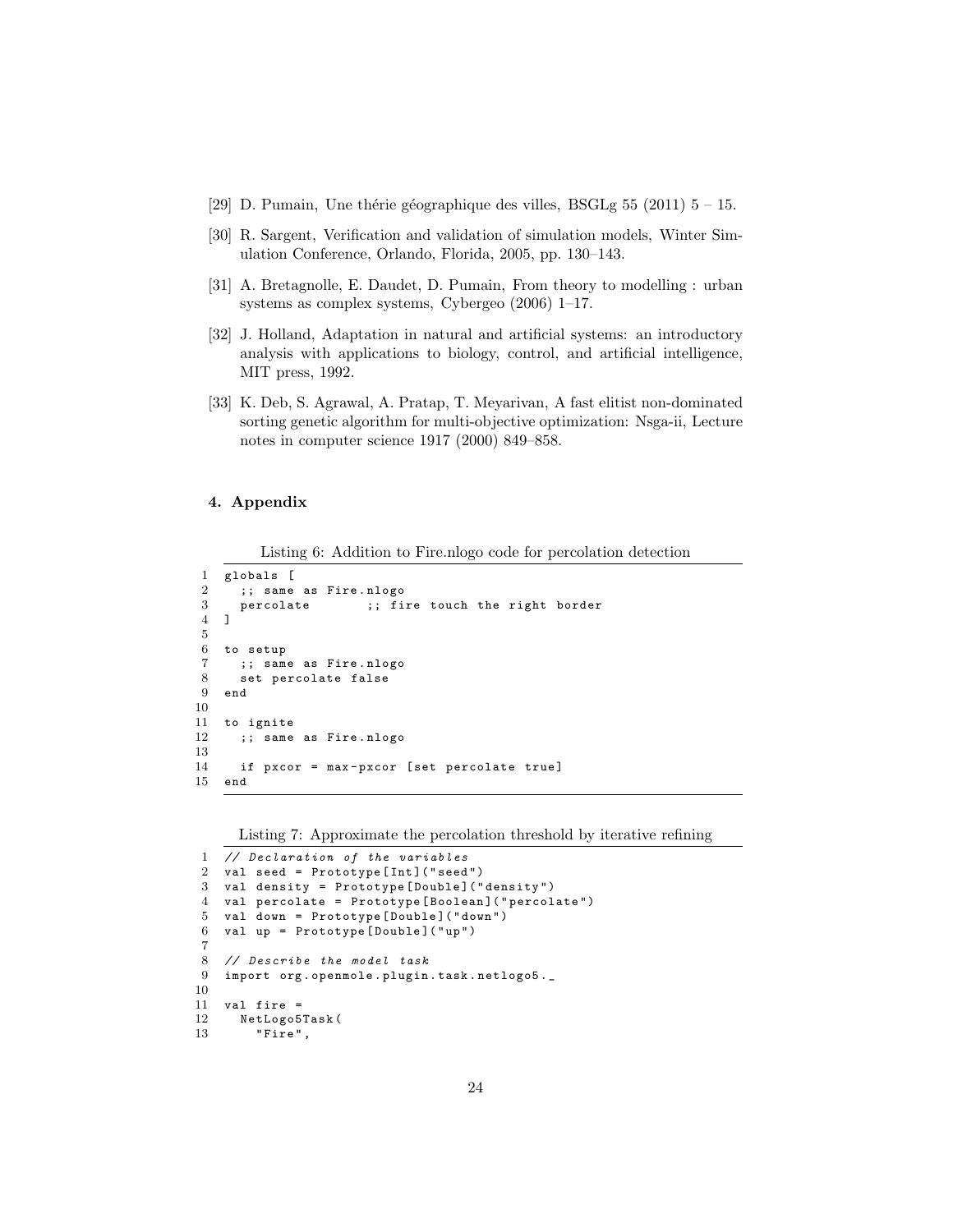```
14 " FirePercolation . nlogo " ,
15 List ("random-seed ${seed}", "setup", "while [any? turtles] [
             go ]")
16 )
17
18 // Describe input and output of the task
19 fire addInput seed
20 fire addNetLogoInput (density, "density")
21 fire addNetLogoOutput ("percolate", percolate)
22
23 // Describe the exploration task
24 import org . openmole . plugin . domain . distribution ._
25 import org . openmole . plugin . domain . modifier . _
\frac{26}{27}27 val replication =<br>28 ExplorationTask
      ExplorationTask (
29 " replication",<br>30 Factor (seed, r
        Factor (seed, new UniformIntDistribution take 1000)
31 )
32
33 import org . openmole . plugin . task . groovy . _
34
35 val count =
36 GroovyTask (<br>37 "count",
         " count ",
38 " percolate = percolate.count (true) > 500"<br>30
39 )
40
41 count addInput percolate . toArray
42 count addOutput percolate
43
44 val newBounds =
45 GroovyTask (
         " newBounds "
47 " results = [ density , percolate ]. transpose () . sort { it [0]}\ n" +
48 "down = results.takeWhite[i] == false}.last() [0] \n' "up = results.reverse().takeWhile{it[1]} == true}.last()" up = results.reverse().takeWhile\{it[1] == true\}.last()[0]"
50 )
51
52 newBounds addInput percolate . toArray
53 newBounds addInput density . toArray
54 newBounds addOutput down
55 newBounds addOutput up
56
57 import org . openmole . plugin . domain . range ._
58
59 val exploration =<br>60 ExplorationTask
60 ExplorationTask (<br>61 "exploration",
         " exploration",
62 Factor (density, Range [Double] ("${down}", "${up}", "${(up -
             down) / 100}"))
63 )
64
65 exploration addInput down
66 exploration addInput up
67 exploration addOutput down
68 exploration addOutput up
```